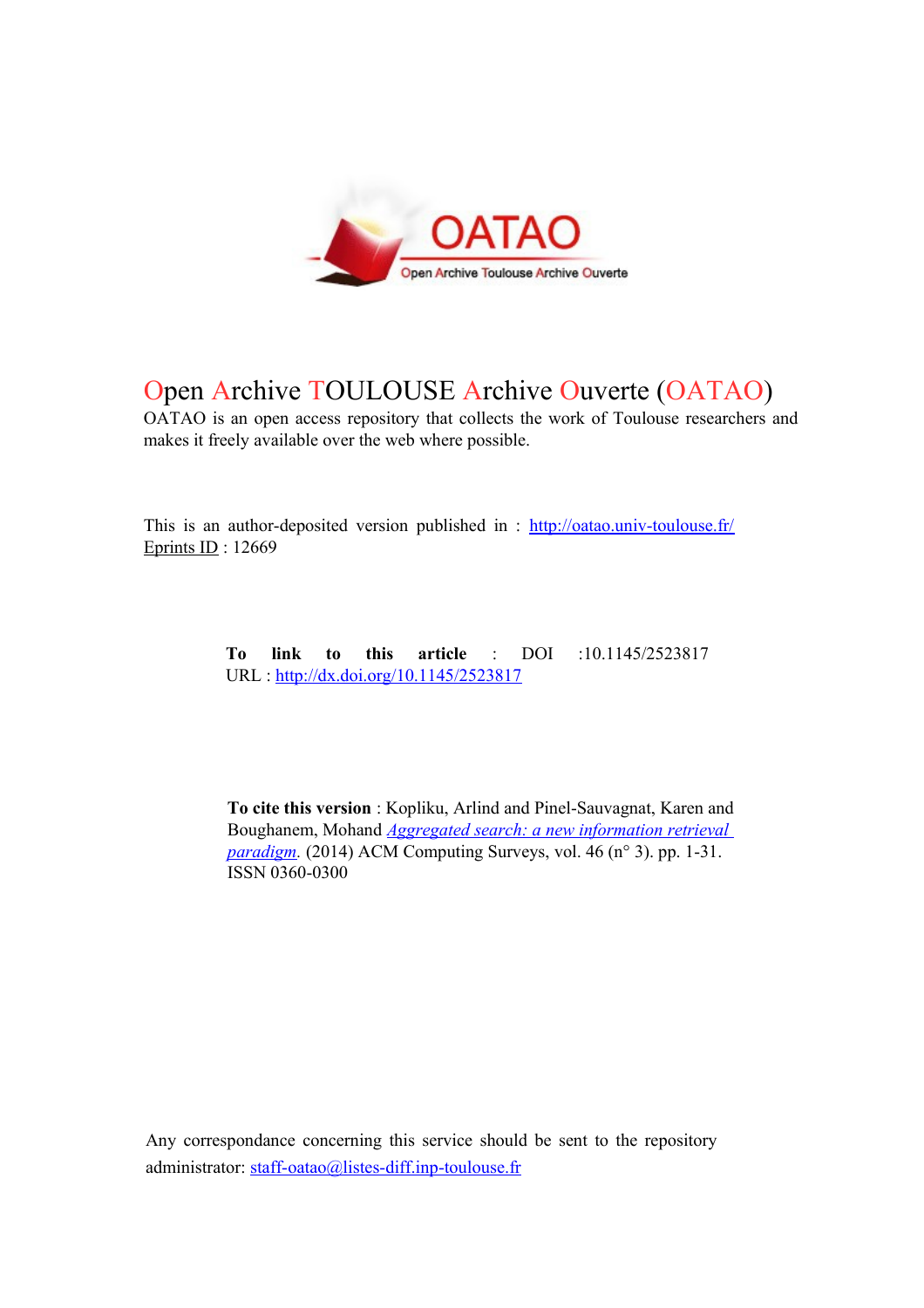## **Aggregated Search: A New Information Retrieval Paradigm**

ARLIND KOPLIKU, KAREN PINEL-SAUVAGNAT, and MOHAND BOUGHANEM, IRIT, University of Paul Sabatier

Traditional search engines return ranked lists of search results. It is up to the user to scroll this list, scan within different documents, and assemble information that fulfill his/her information need. *Aggregated search* represents a new class of approaches where the information is not only retrieved but also assembled. This is the current evolution in Web search, where diverse content (images, videos, etc.) and relational content (similar entities, features) are included in search results.

In this survey, we propose a simple analysis framework for aggregated search and an overview of existing work. We start with related work in related domains such as federated search, natural language generation, and question answering. Then we focus on more recent trends, namely *cross vertical aggregated search* and *relational aggregated search,* which are already present in current Web search.

Categories and Subject Descriptors: H.3.3 [**Information Systems**]: Information Search and Retrieval

General Terms: Theory, Measurement, Algorithms

Additional Key Words and Phrases: Information retrieval, aggregated search, focused retrieval, result aggregation, vertical search, information extraction, relational search

#### **1. INTRODUCTION**

#### **1.1. Context and Definitions**

In response to a query, traditional information retrieval systems return a list of ranked documents that match the query. In general, the user looking for relevant material browses and examines the returned documents to find those that are likely to fulfill his need. If lucky, the user will find in this list the document that satisfies completely his/her need. However, when one document alone is not enough (i.e., the relevant information is scattered in different documents), the user has to collect and aggregate information coming from different documents to build the most appropriate response to his/her need. Combining this different information to achieve, at the same time, better focus and better organization within the search results is the scope of *aggregated search*, which is defined to go beyond the uniform ranking of snippets. Its goal is to assemble useful information from one or multiple sources through one interface [Murdock and Lalmas 2008; Kopliku 2011].

If we think of a perfect search engine, we will soon realize that it cannot answer all possible queries in the same way. For some queries, we just need a precise answer

Authors' addresses: IRIT, University Paul Sabatier, 118 Rte de Narbonne, 31062, Toulouse, France; email: {kopliku, sauvagnat, bougha}@irit.fr.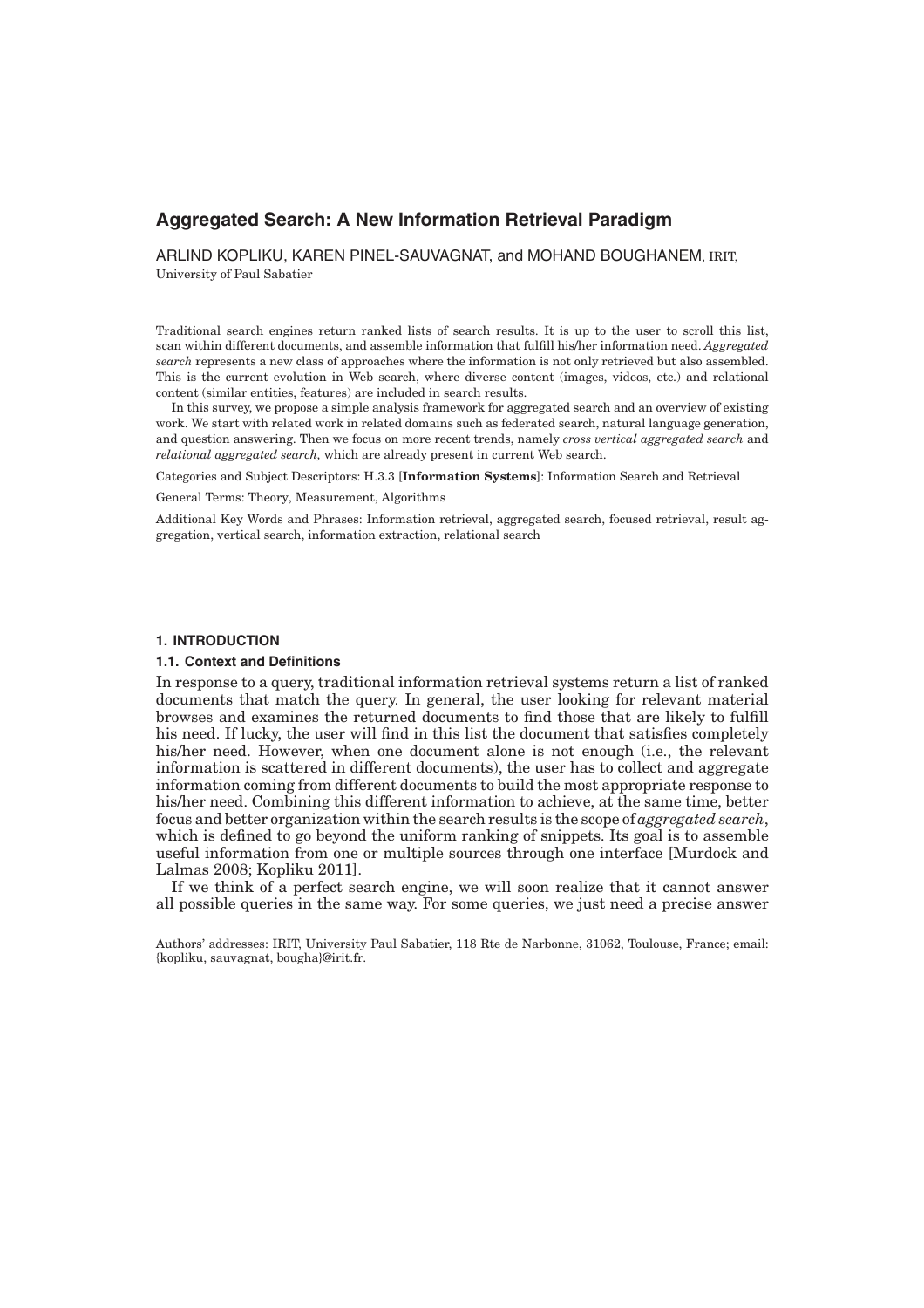

Fig. 1. Google search results on the query "Barack Obama," accessed on April 2013.

(e.g., weight of Nokia e72). For some others, we need a list of features (e.g., features of Nokia e72). For the query "Nokia e72," the useful content may include images, videos, a description, features, the Nokia homepage, dedicated pages to the Nokia e72 phone, and so on. Another interesting query can be the name of a person, for example, the US president, Barack Obama. It would be interesting to see in response to the query a short bio of the president, associated news, as well as associated entities with the name of the concerned association (president of the United States, married to Michelle Obama, adversary of Mitt Romney, visiting this month Great Britain, etc.). Answering every query perfectly is impossible because the user will not explain his/her need in an unambiguous and detailed fashion, and often the user does not even know what he/she is exactly looking for. However, for many queries, it is possible to do better than a simple uniform list of document snippets. Major search engines are moving on from this approach toward aggregated search. They pay more attention to search result snippets, they include images, videos, news, and so on, and in recent months, they also group on a separate frame related information. For instance, for the query "Barack Obama," Google<sup>1</sup> provides a frame that groups a description, images, and a very short bio (see Figure 1). The query is answered with traditional Web search results, vertical search results and relational content provided by the Google Knowledge Graph [Singhal 2012]. Upon query, search engines should be able to integrate diverse content, provide precise answers, put together related content, and so on. In this perspective, aggregated search fits naturally in an effort to group all IR approaches that aim more than ranking. It pushes research effort toward result aggregation and query interpretation, and it helps in understanding current IR evolution.

Aggregated search is not purely a new research area, as it derives from many previous works from many IR subfields such as federated search, metasearch, natural language generation, question answering, semantic search, and entity-oriented search. At first sight, one might find it hard to see that all these domains fit in aggregated search. We will later show how they all can be integrated in one framework that enables having more relevant content, more focus, and better result aggregation. There are, however, some research directions that directly come within the aggregated search *paradigm* and that concern the major recent trends in IR. We will highlight here

 $1$ April 2013.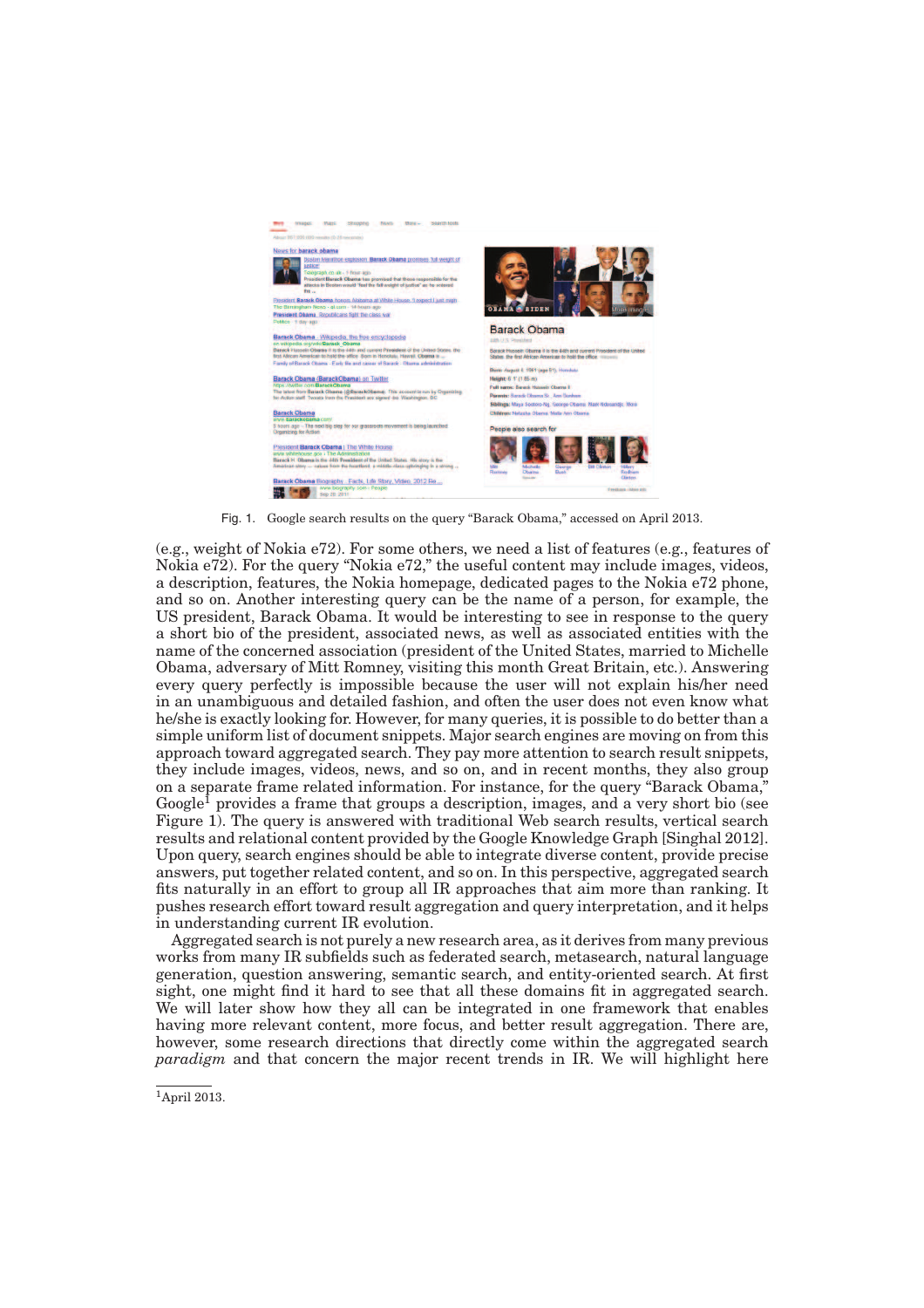two research directions that group many existing and current research, namely, *crossvertical Aggregated Search (cvAS)* and *Relational Aggregated Search (RAS)*.

- —*Cross-vertical Aggregated Search (cvAS)* is almost omnipresent in Web search nowadays. It consists of including diverse content such as (images, videos, news, etc.) within traditional search results through the use of vertical search engines. Vertical search engines are specialized search engines which work well for a specific kind of content (maps, video, image, news, etc.). Research in this direction includes studies on the interest of the inclusion of vertical content, the proposal of different approaches on reassembling or reranking search results, as well as ideas surrounding evaluation. Federated search is the ancestor of this field and has inspired most of the approaches. However, we find here many unanswered research questions given the specificity of Web search and vertical search engines.
- —*Relational Aggregated Search (RAS)*. Relational information can often be useful to answer queries right away and/or to structure search results. For instance, the relation triple ("Paris," *capital of*, "France") can be used to answer the query "capital of France." On the other hand, the results for the query "Oscar Wilde" may contain a list of his books shown with a title and description each. This is a simple example where relations such as ("X," *written by*, "Y") and ("A," *description of*, "B") come into play. Relations can be the implicit output of a vertical search (e.g., "I", *image of*, "Y") can be seen as the output of image search), but most of relations are to be extracted explicitly from the documents content (Information Extraction) or to be identified within existing relational sources (knowledge graphs, databases). Forms of relational aggregated search are already met in major search engines, where features, descriptions, and related entities are being shown aside search results (see Figure 1). RAS is thus complementary to cvAS where no explicit result aggregation is done and where search results remain a list of unrelated items from different sources with some grouping (by content type).

In its broadest definition, we say that aggregated search aims at retrieving and assembling *information nuggets,* where an *information nugget* can be of whatever format (text, image, video, etc.) and granularity (document, passage, word, etc.). The key problem that makes the aggregated search complex comes mainly from the fact that the assembly of information is topic dependent (i.e., aggregated results cannot be built a priori). Indeed, one cannot predict and construct all possible combinations that can potentially answer user queries. The composition of information nuggets that meet the query constraints is made upon the query. This leads to several research issues including the identification of candidate information nuggets for aggregation, the ways to assemble content, and a theoretical framework that may support the evaluation of the quality of an aggregated result.

The contribution of this article can be summarized in some main points:

- —We group in one class (aggregated retrieval class) multiple approaches that do not fit well in the Boolean or ranked retrieval paradigm.
- —We propose a general framework for aggregated search that can be used to analyze and classify the different existing approaches.
- —We propose an overview of the broad research domains that are related to aggregated search.
- —We propose a detailed survey on cross-vertical aggregated search and relational aggregated search.
- —We list different challenging and promising research directions.

The rest of the article is structured as follows. In the next section, we introduce the motivation behind aggregated search. Then, in Section 3, we present a general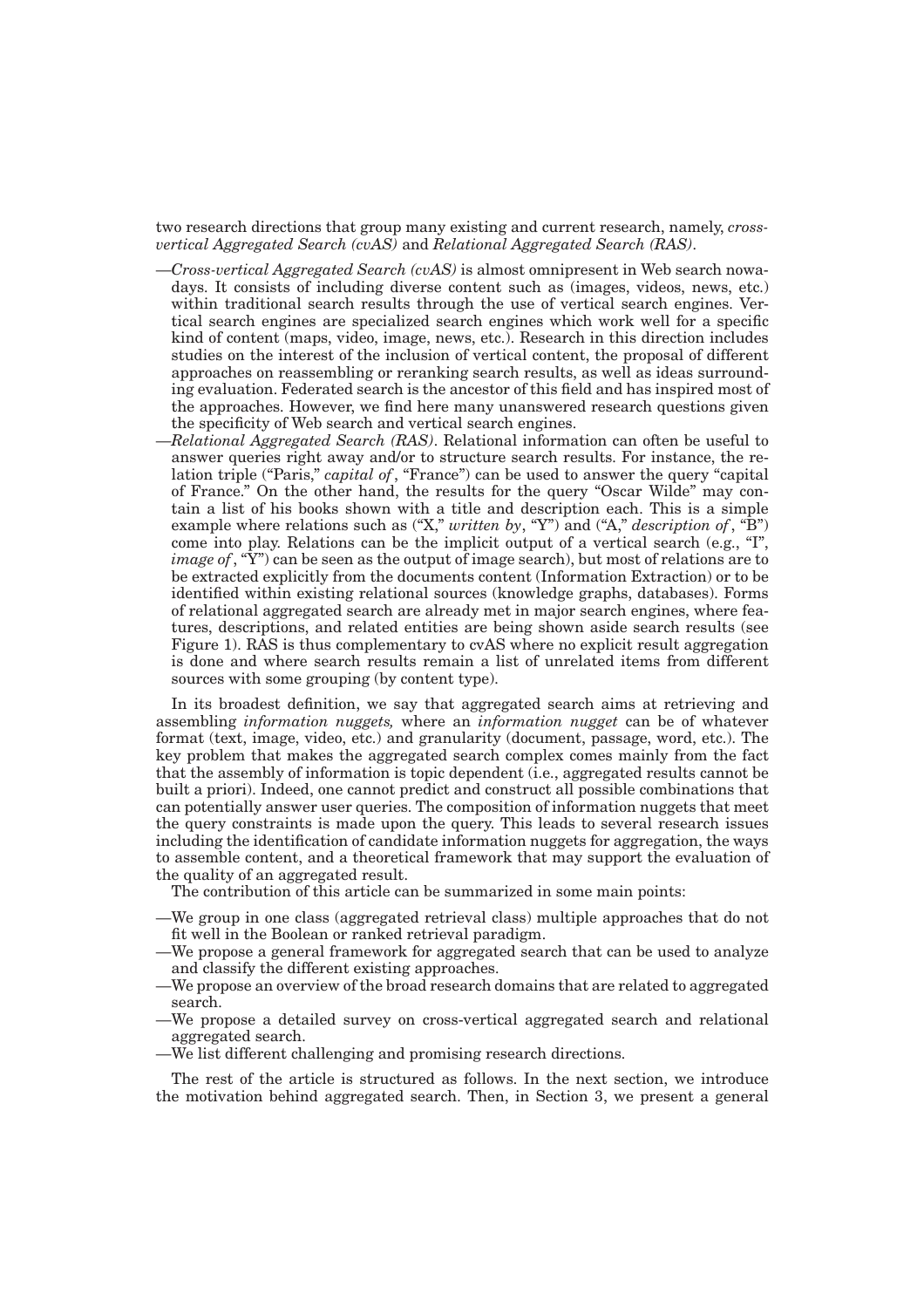framework for aggregated search decomposed in three main components. In Section 4, we provide an overview of existing approaches organized in broad classes such as federated search and natural language generation. From the existing approaches, we select cross-vertical aggregated search and relational aggregated search as most promising and novel. Approaches of these two classes are analyzed in detail in Sections 5 and 6. Then, in Section 7, we discuss how the evaluation of aggregated search is carried out in the literature. The last section is about conclusions and future research directions.

## **2. MOTIVATION FOR AGGREGATED SEARCH**

Most of current Information Retrieval (IR) systems fall into the ranked retrieval paradigm, that is, in response to a query they return a list of ranked documents that match the query. Typically, results are ranked by scoring functions that combine different features generated from the query and the documents. This matching process is driven by different theoretical models such as the vector space model [Salton et al. 1975], the probabilistic model [Robertson and Walker 1994], language models [Ponte and Croft 1998], or fuzzy models [Baziz et al. 2007]. However, in all these models, the relevance score is computed at the document level (i.e., we assume that the entire document is relevant or not).

Different arguments exist with respect to the definition of relevance at document level and its impact on system performance [Boyce 1982; Spärck-Jones et al. 2007; Murdock and Lalmas 2008]. In this section, we will list some of the limitations and challenges of the ranked document retrieval paradigm:

- —**Data dispersal:** The relevant information can be scattered in different documents [Murdock and Lalmas 2008]. The ranked list for these cases is inadequate, because the user has to scan within different documents to satisfy his information need. This can be a time-consuming and burdensome process.
- —**Lack of focus:** Ranked retrieval approaches provide a ranked list of uniformly presented results. Typically in Web search, each result is a snippet composed of the result title, a link to the document, and a summary of the linked document. Instead of directing the user to the whole document, for queries when the answer is just a part of document, it might be better to return this part of document right away. The uniform snippets usually returned by search engines might not always be appropriate.
- —**Ambiguity:** Many queries can be ambiguous in terms of information need. The reference example is *Jaguar,* which can refer to a car, an animal, an operating system, and so on. Diversity can help to disambiguate, especially when multiple sources are used to compose the answer. Ideally, we should return one answer per query interpretation  $[\text{Spärck-Jones et al. } 2007]$ . This can be multiple ranked lists or linked sets of results.

Data dispersal, lack of focus and ambiguity are just some of the limitations of traditional ranked retrieval. In *aggregated search (aggregated retrieval)*, the final result is not necessarily a ranked list of documents or snippets, but it can be whatever combination of content that can turn useful to the user. Aggregated search can thus propose more focus, more organization, and more diversity in search results.

## **3. A GENERAL FRAMEWORK FOR AGGREGATED SEARCH**

The first definition of aggregated search was given at the SIGIR 2008 workshop [Murdock and Lalmas 2008]:

**Definition:** *Aggregated search is the task of searching and assembling information from a variety of sources, placing it into a single interface.*

In a broad interpretation, aggregated search concerns at the same time the retrieval and the assembly of search results. Here, we propose a unified framework for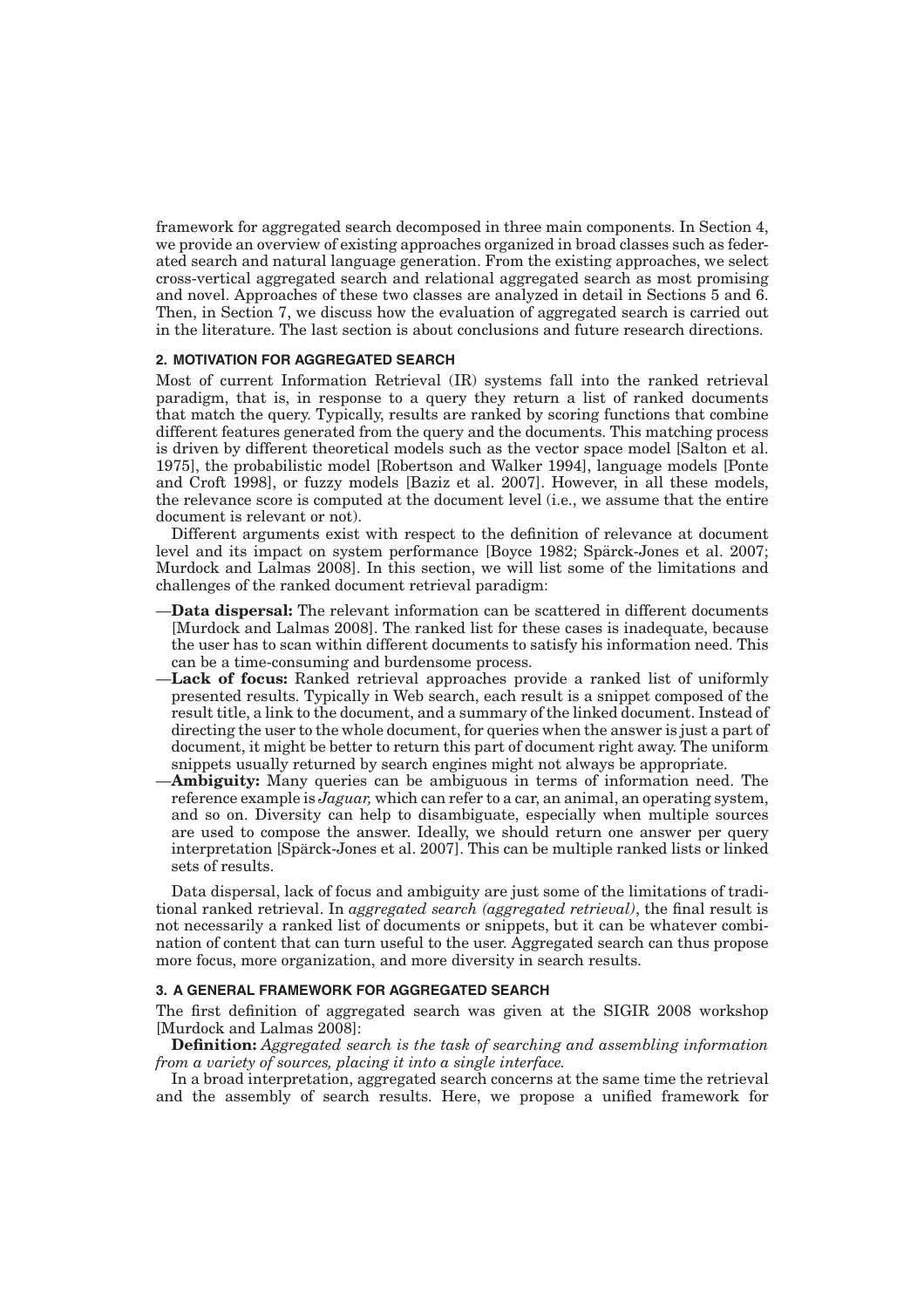

Fig. 2. The general framework of the aggregated search process.

aggregated search that facilitates the analysis of the many and diverse approaches related to aggregated search. The framework, shown in Figure 2, involves three main components, namely, *Query Dispatching (QD)*, *Nuggets Retrieval (NR)*, and *Result Aggregation (RA)*. In other terms, a query is processed and sent to potentially multiple sources of information. Each source returns information nuggets of some granularity and media type, which are to be assembled in the final answer. The answer can be whatever sensed organization of information (though not just the ranked list). This framework has the following multiple purpose: It enables a top-down view of aggregated search, it generalizes well most existing approaches and identifies the main components of aggregated search, it helps to classify and analyze existing approaches; and it makes a clear distinction of the result aggregation process.

Two terms are important to be well-defined at this point for the understanding of this framework: (i) an *information nugget*<sup>2</sup> is a generalization of content of some granularity and multimedia format, and (ii) a *source* refers to a search engine that relies on at least one collection and one search algorithm. A good definition of the term "source" is important here because we use it to classify aggregated search systems as *monosource* or *multisource*. When there are multiple sources, it is up to the *query dispatching* step to select the sources to be used.

Each of the three components of this framework will be detailed further in the next subsections.

## **3.1. Query Dispatching**

In the query dispatching step, we include the actions that precede query matching, that is, initial interpretation of the query (query analysis) and other actions that depend mainly on the query and knowledge about the collections. We can also see this step as deciding which solutions should be triggered for a given query. We distinguish between the approaches that aim at selecting the right sources to be used, the approaches that try to understand more about the query, and the approaches that try to extend the query to have more chances to find good search results. We will list here briefly well-known problems in this context:

**Source selection:** Source selection is one of the most well-known problems in aggregated search with multiple sources. Given a set of sources, its goal is to select the sources that are likely to answer the query. Identification of key terms can, for instance,

<sup>2</sup>The term *information nugget* has been used frequently in research to denote semantic pieces of information [Clarke et al. 2008; Goecks 2002] and, in particular, in question answering [Kelly and Lin 2007; Voorhees 2003], although without any common agreement on its meaning. Here, we give a general definition that suits also the context of aggregated search.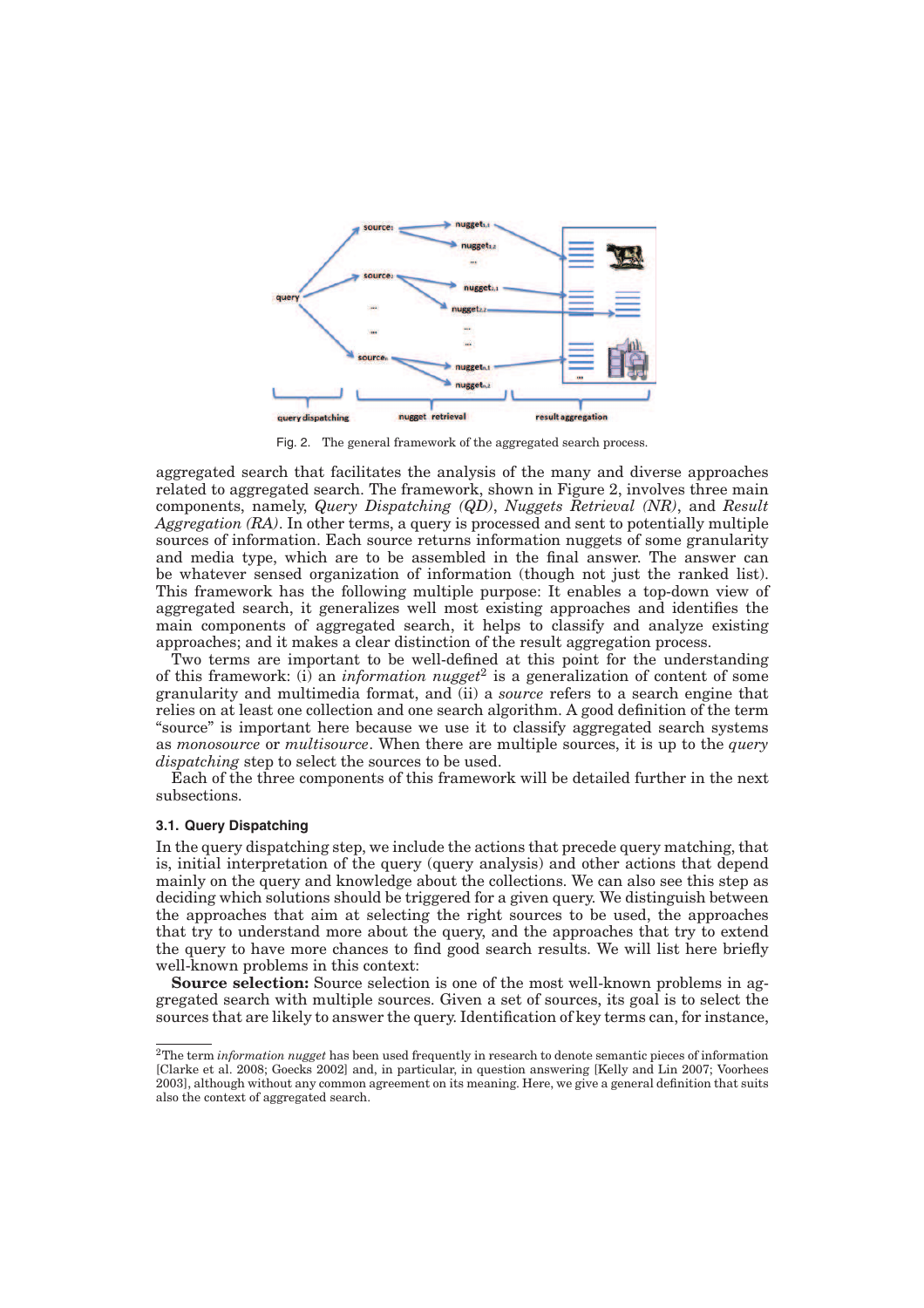be used to select sources. The presence of special keywords is often useful to understand the type of answer the user is expecting. For example, the presence of words such as "weather" or "definition" is a useful clue that is used by major search engines to trigger a personalized answer. Facebook graph search recognizes terms such as "likes," "friends," and "photos." Named entities have also been shown to be very frequent within search queries [Guo et al. 2009]. Identifying the named entities and their types can assist the IR process. For instance, if the query is "Oscar Wilde," we can query a knowledge base to provide the user a description and an extract of important features on the writer. As well, we can propose similar authors or authors of the same period. We will discuss this task in more detail when we will discuss multisource aggregated search approaches and, in particular, cross-vertical aggregated search.

**Question intent:** In question answering, queries are analyzed to find what type of question is being asked (why, where, when, yes/no questions) and to identify syntactic or semantic relations that might exist between the answer and entities or events mentioned in the question [Hirschman and Gaizauskas 2001]. Queries can also be decomposed to ease the retrieval process [Moriceau and Tannier 2010; Lin and Liu 2008; Katz et al. 2005]. Understanding the query intent can also be of interest for some sources: One can, for example, cite some approaches that try to correctly interpret queries with little text on knowledge bases [Pound et al. 2012; Tran et al. 2009].

**Query reformulation:** Depending on the sources that will be queried, some adaption/personalization of the query may be needed. For instance, in a data integration perspective, the user only sees the general schema (i.e., the unified view of the different sources of data). A reformulation step is needed: The query on the global schema has to be be reformulated in a set of queries on the different sources [Lenzerini 2002].

#### **3.2. Nugget Retrieval**

Nugget retrieval, as presented here, is situated between query dispatching and result aggregation, that is, it corresponds basically to the definition of a source which takes as input a query and matches it with a (scored) set of potentially relevant information nuggets. In IR, there are many types of nugget retrieval mostly depending on the type of nugget being returned. We enumerate here some of the most well-known approaches.

As mentioned earlier, it is possible to retrieve entire documents or parts of documents. This corresponds to the distinction between *document retrieval* and *passage retrieval* (also called *focused retrieval* in semistructured collections) [Geva et al. 2009; Kamps et al. 2008; Trotman et al. 2010; Sauvagnat et al. 2006]. The retrieval process also depends on the multimedia type (text, image, video). We distinguish here *textual retrieval* and *multimedia retrieval*. Some search engines such as Web search engines retrieve content of heterogeneous type (Webpages, images, news articles, videos). When the one-size-fits-all solution does not work well, *vertical search* solutions, which are specialized on a media type, query type, task, result type, and so on, are commonly used. We should also mention the approaches that retrieve information from relational databases, knowledge graphs, or extracted information. They deal with relational information, that is, information with some explicit semantic. The results can be tables, table lines, semantic triples, and the like.

In aggregated search systems with multiple sources, each source triggers its own nugget retrieval process. The retrieved results will not necessarily have comparable scores. Assembling search results from multiple sources has been an intensive research area for at least two decades. It starts with *federated search* (Distributed Information Retrieval) [Callan 2000] in the context of distributed data collections (hidden Web, databases, etc.). Then, it evolved into areas such as *metasearch* [Selberg and Etzioni 1995; Srinivas et al. 2011] and more recently into *cross-vertical aggregated search* [Arguello et al. 2009; Lalmas 2011]. Today, the latter represents the most successful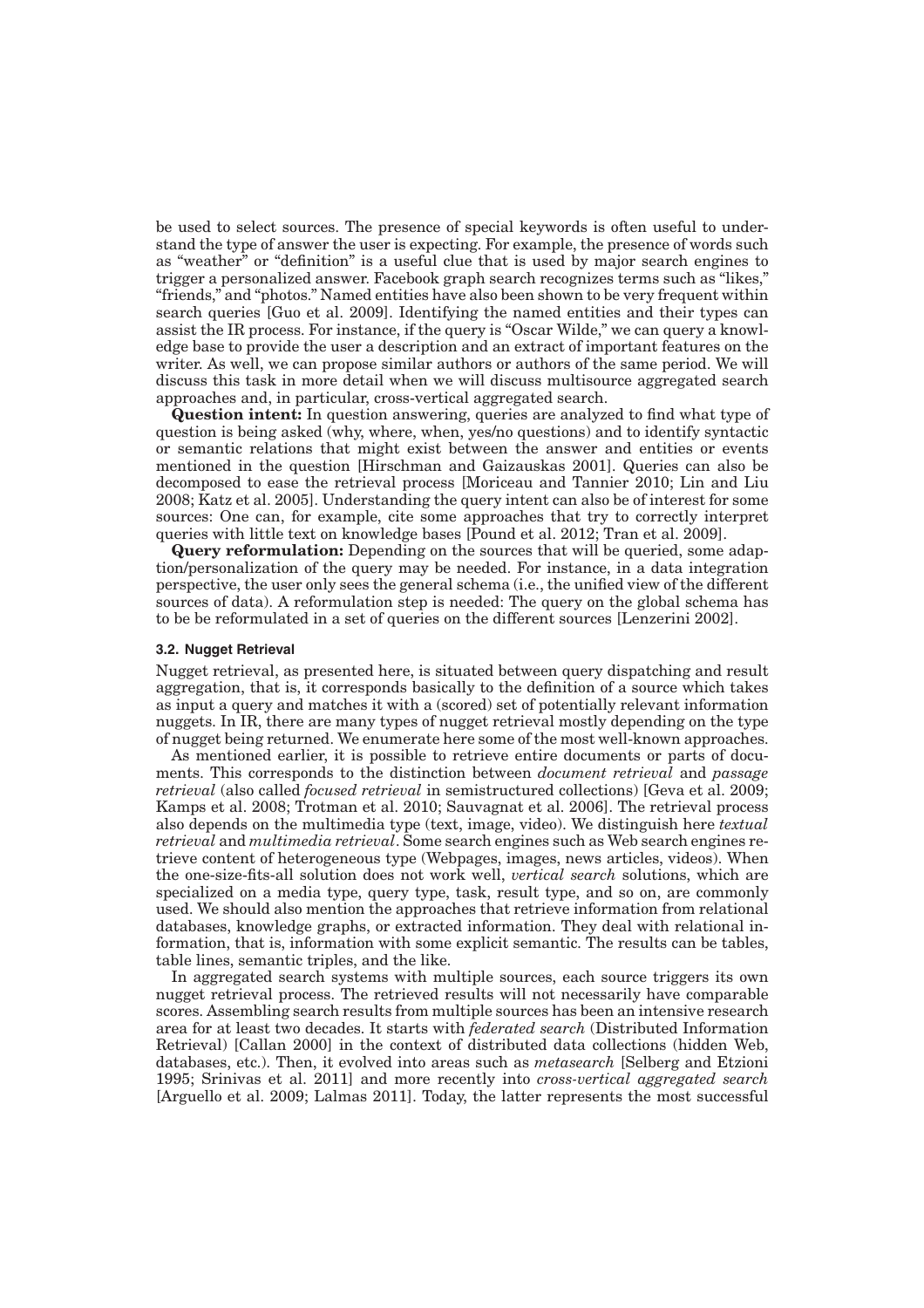class of approaches and it is applied by almost all major Web search engines. To distinguish between these approaches, it is important to have a clear definition of the term "source." The terminology in literature is a little messy, as terms such as search engine, resource, and collection are often used as synonyms. We recall that we prefer using the term "source" to refer to a search engine or a component of a search engine that uses at least one collection and one search algorithm. This enables us to classify multisource retrieval approaches such as metasearch, federated search, mashups, and cross-vertical aggregated search. We will describe multisource approaches in detail in Section 4.

To conclude, we can say that the nugget retrieval output depends on the type of sources and the number of sources being used. This affects the focus and the diversity within retrieved information nuggets.

## **3.3. Result Aggregation**

Result aggregation starts at the moment we have a set of potential relevant information nuggets. It involves the different ways of putting content together. In this section, we list the most generic actions that can be applied on candidate search results before showing them to the user. The goal is to show that we can do more than ranking (one possible action). More details on specific result aggregation approaches will be provided later. We could identify five basic aggregation actions: *sorting*, *grouping*, *merging*, *splitting*, and *extracting*. These actions can be met alone or combined (for instance, sorting can be applied on nuggets or group of nuggets). We will detail each of them in the following:

- $\rightarrow$  **Sorting:** Given a set of information nuggets  $n_1, n_2, \ldots, n_m$ , the *sorting* action produces another list of nuggets  $n_l$ ,  $n_l$ ,  $n_l$ ,  $\ldots$   $n_l$  where all elements are ranked with respect to some features. These features can be relevance scores, as well as time, author, location, popularity scores, and so on. Although we mention that the goal of aggregated search is to go beyond the ranked list approach, ranking (sorting) by relevance or by other features remains fundamental for most IR systems.
- —**Grouping:** Given a set of information nuggets *n*1, *n*<sup>2</sup> ... *<sup>m</sup>*, the *grouping* action produces groups (sets) of nuggets  $G_1, G_2, \ldots, G_i$  where elements of the same group share some property. A group of results can be composed of results with similar content, results that have happened in the same period in time, or results with a common feature. Among grouping approaches, we can mention clustering [Hearst and Pedersen 1996] and classification [Manning et al. 2008] as special and illustrative cases.
- —**Merging:** We refer to *merging* as an action that takes a set of information nuggets  $n_1, n_2, \ldots, n_m$  and produces a new cohesive aggregation unit. This is different from grouping because it produces one final grouped unit and not multiple groups. The output of this action can be a new document, a book, a summary, or an object. For instance, multidocument summarization [Dang 2006] takes multiple documents and produces one new aggregate unit, the summary. In object-level search [Nie et al. 2007a, 2007b], information is merged around named entities (e.g., Nokia e72, France, Paris, ... ) into so-called *objects*.
- —**Splitting:** Given some content, we can do the opposite action of merging. We can decompose the content in other smaller nuggets. The result of this decomposition can be one smaller nugget or a set of smaller nuggets. Given some content *n*, the result of splitting is a set of information nuggets  $n_1, n_2, \ldots, n_m$  with  $m \geq 1$ . Typically, splitting can produce a total partition over the initial content *n* such that  $n_1 \cup n_2 \cup \cdots \cup n_m = n$ . Splitting can be as simple as decomposing pure text into passages or sentences, but it quickly becomes a complex task when markup language is present (e.g., HTML pages).
- —**Extracting:** Extracting is more about identifying one or more semantically sound information nuggets within some content. This can be part-of-speech items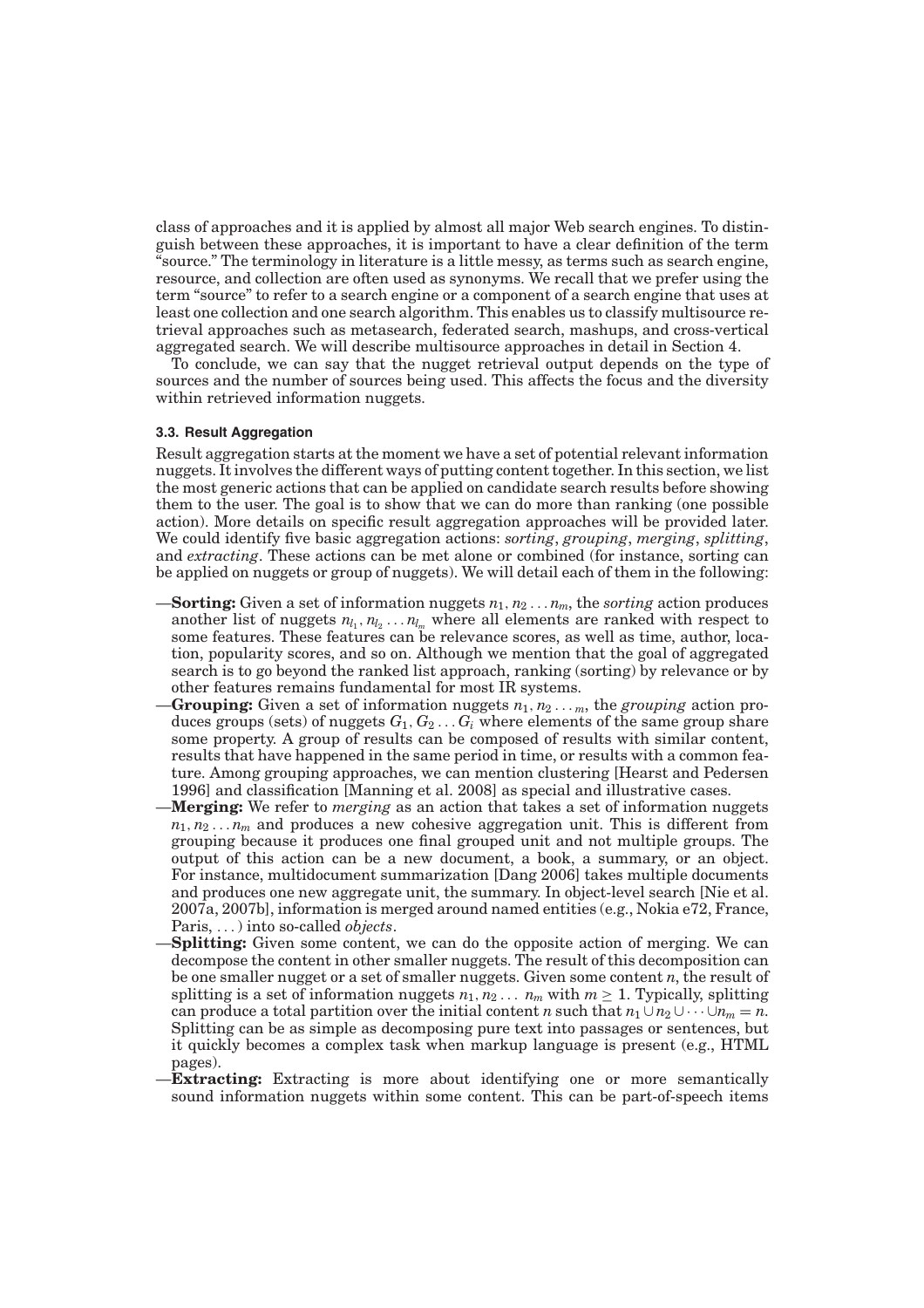(e.g., nouns, verbs, pronouns), named entities (e.g., Italy, Rome, Roberto Carlos, Hotel Bellagio), images, videos, and so on. The target of this action is not a total partition of the initial content rather than specific type of stand-alone content (i.e., content that can exist alone). The last two actions are not simply useful to decompose some content, but they can precede some sensed re-use of the content.

Whatever the generic actions applied on candidate nuggets, the resulting aggregate should be coherent, with complementary nuggets, and without redundancy. Finding the same nugget several times can, however, help to determine its importance. Probabilistic sampling can, for instance, be used as a way to select appropriate nuggets [Downey et al. 2005].

In the next section, we list different forms of aggregated search listed around research domains.

## **4. ANALYSIS OF AGGREGATED SEARCH APPROACHES**

In this section, we overview work from different IR domains related directly to the definition of aggregated search or may be inspiring to its future development. In natural language generation, we find interesting approaches that focus on result aggregation (generation of documents from scratch). In question answering, there are inspiring case studies with respect to query interpretation and result aggregation. On the other hand, we will see how work from federated search naturally evolves to a specific and promising research direction we call *cross-vertical aggregated search*. In the quest of aggregation, we group together all approaches that retrieve relations in one broad class named relational aggregated search. The latter is claimed complementary to cvAS because relations can indeed bring to real assembly of information. We will not forget to mention here domain-specific case studies. All of the approaches will be analyzed in the light of our framework.

#### **4.1. Natural Language Generation**

The goal of Natural Language Generation (NLG) is similar to the broad goal of aggregated search, that is, it aims to avoid the user the burden to browse several documents through the automatic generation of answers in an appropriate linguistic form [Paris et al. 2010]. Let us analyze NLG in the light of our framework. NLG cares less about query dispatching. Indeed, the query is not always present, that is, some NLG approaches start from an information need input as a query and others are designed starting from a known context of use (information need is implicit). In Grice [1975] and Paris et al. [2010], the final goal is the generated document, and this goal is to be decomposed in subgoals. The query can also be manually decomposed in subqueries (beforehand) [Paris et al. 2010]. Nugget retrieval is not the major goal either. In some approaches, the content to be assembled is known beforehand or filtered in a pipeline [Paris and Colineau 2006]. In others, we rely on existing search engines or information coming from databases or XML collections [Paris et al. 2001, 2005]. The assembly of content in a coherent linguistic fashion is indeed the main goal of NLG. The retrieved content is aggregated using prototypical ways of organizing information known also as *discourse strategies* (result aggregation). This prototypical structures can be observed (e.g., from linguists) or learned. Returned facts can be organized based on their relationships. For instance, they can be ordered chronologically, they may have a causeeffect relation, background information is shown first, and so on [Paris 1988]. Discourse strategies can be static (i.e., known beforehand) or dynamic. The dynamic strategies depend not only on the information need but also on the availability of information.

To illustrate this, we provide some examples from literature across different application domains [Paris and Colineau 2006; Paris et al. 2001, 2005]. In Paris et al.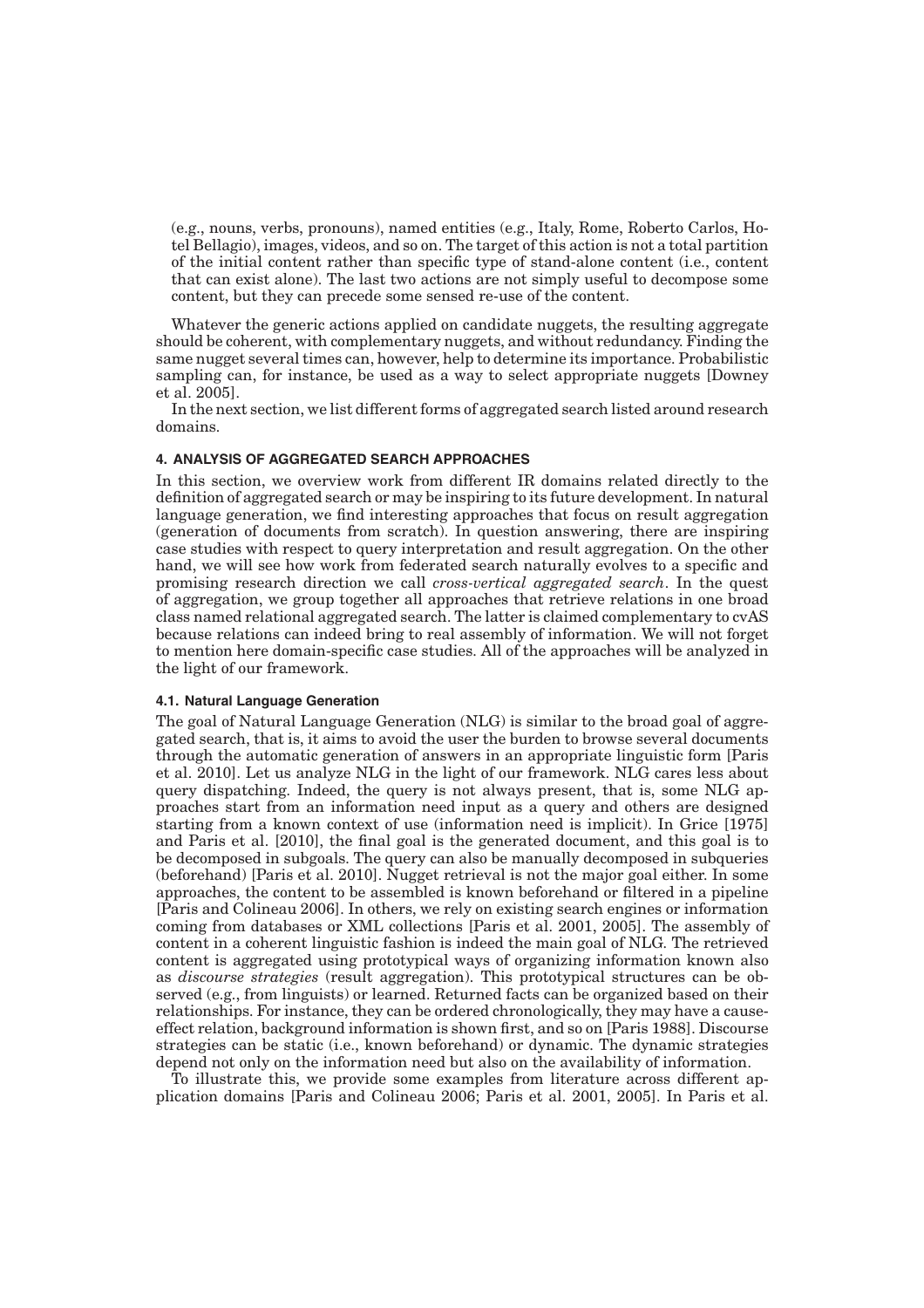[2005], NLG is applied on a surveillance context. Instead of having monitors poll from different sources, authors propose an NLG approach. Here, data comes from various public-domain information sources (databases, reports, etc.), and it is assembled as a multipage Web site for port surveillance operators. There is no explicit query, but the abundant information that comes from different sources in different interfaces is put together into one aggregate answer. The second application [Paris et al. 2001] concerns traveling. The user can input its travel destination and optionally budget constraints. Using samples of travel guides, a discourse strategy is learned and then applied to generate coherent travel guides from scratch upon query. In Paris and Colineau [2006], the NLG approaches are used to produce brochures that give summaries on given organizations. Another interesting example is met in Sauper and Barzilay [2009]. Authors propose an approach to automatically generate Wikipedia-like documents through machine learning on Wikipedia pages of the same class (e.g., diseases, actors). The learned document structure (e.g., causes, treatment, symptoms) is then used to automatically build new documents for other instances of the class extracting missing passages from the Web.

NLG is an interesting case study in particular for result aggregation. Its limits relate to query dispatching and nugget retrieval, which might be the reason NLG approaches are more successful in domain-specific applications rather than in uses through free natural language querying. We do not focus more on this class of approaches, but we recommend the interested reader a qualitative survey in Paris et al. [2010].

## **4.2. Question Answering**

Question Answering (QA) differs from traditional ranked retrieval, as it does not aim a list of documents, but one or multiple answers. It represents an interesting case study for aggregated search because these answers might not exist—they have to be produced, extracted, assembled [Dang et al. 2007].

In QA, we also find the three main components of our AS framework. Concerning query dispatching, queries in QA are not any free text rather than question-like queries. For questions, there exist different taxonomies, and it is in the interest of the QA system to understand the query type. We can list here some well-known question types such as the "Who," "What," "Where," "When" questions or the "Yes/No" questions. As well, existing approaches look for named entities and other helpful facts within the query, for example, "Where in Africa did the scientists sent by Napoleon find Rosetta Stone?" This question contains different named entities (Napoleon, Africa, Rosetta Stone) and facts (in Africa, scientists). Interesting case studies and observations of the relation between aggregation search and QA can be found more detailed in Moriceau and Tannier [2010].

Nugget retrieval is not the major target of QA, that is, experimenting the different query matching algorithms is not the primary goal. Given a set of documents that match the query or queries derived from the initial question, QA approaches go within the documents to find and assemble answers. This task is not easy. Often, wrong passages are selected and the result is useless.

From the perspective of result aggregation, there are multiple ways to put results together and the result is often dependent on the query. As providing one unique answer may be risky, QA systems often return a list of candidate answers. Answers are often juxtaposed with supporting texts extracted from the documents. A different approach is presented in Wu and Fuller [1997]. Instead of returning a list of documents to answer questions and instead of very focused answers, we propose different intermediary approaches that can assist the answering process. This corresponds to five different result aggregations: (i) an abstract and a document, (ii) sentence fragments with keywords highlighted and a document, (iii) an abstract with one document and other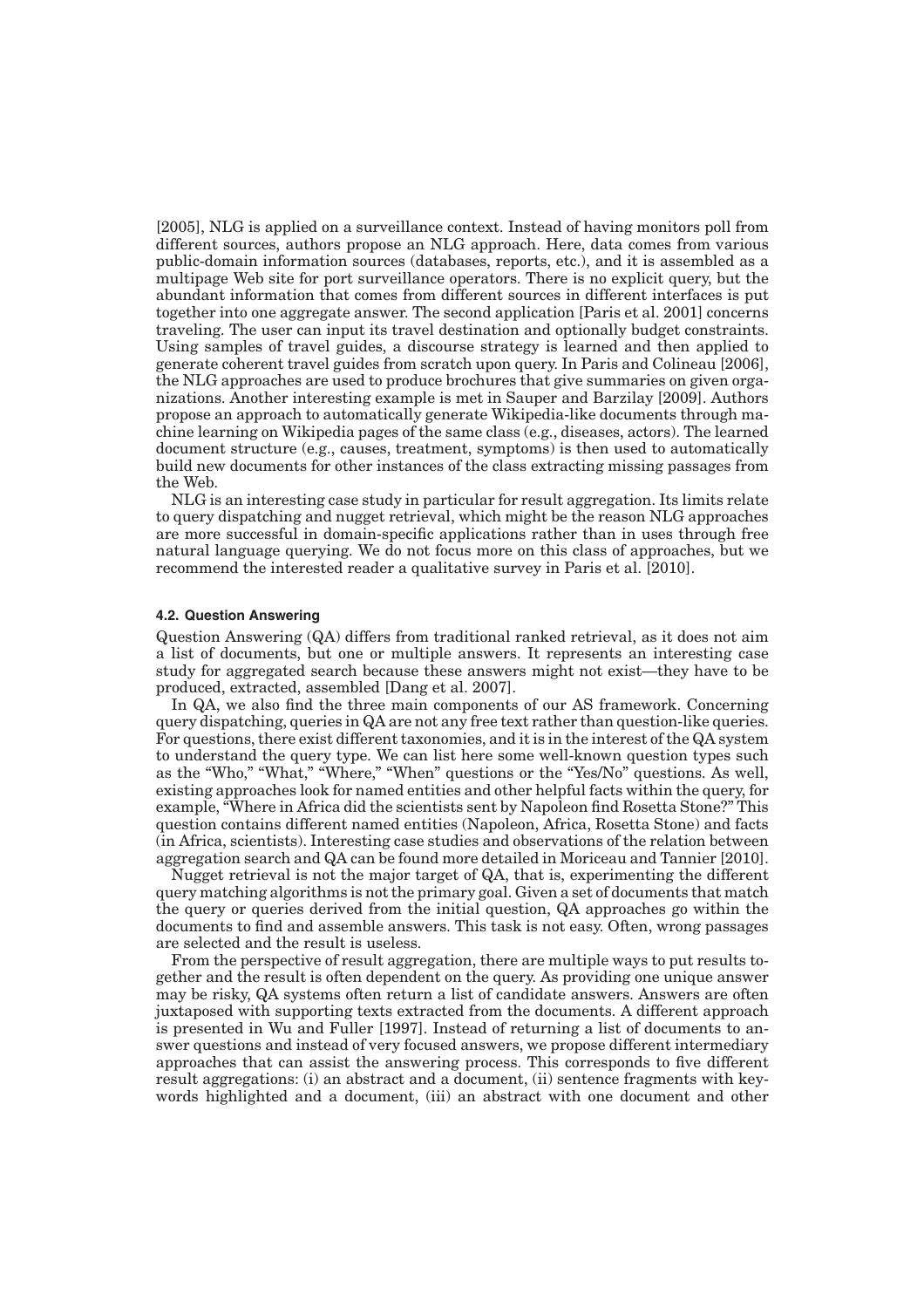

Fig. 3. Simple schemas for federated search (left), metasearch (center), and cross-vertical aggregated search (right).

related documents, (iv) sentence fragments and multiple documents, and (v) a set of paragraphs.

## **4.3. Federated Search**

Most of the work in IR with multisources is classified as *federated search* [Avrahami et al. 2006; Aditya and Jaya 2008; Callan 2000] also known as *distributed information retrieval*. In federated search, instead of having one central collection indexed by one search engine, there are many distributed text collections each indexed by a search engine [Arguello et al. 2012].<sup>3</sup> We may have as many query match algorithms as the number of subcollections (see the left side of Figure 3). At query time, the federated search system has to select the sources that are likely to be useful for the query. To do so, local representations of significantly reduced size of each collection are used. The obtained results from different sources are then assembled with each other. Typically, the final answer is a ranked list.

The FedLemur project [Avrahami et al. 2006] is an illustrate example of federal search engine that is built on top of statistical data issued from 100 US federal agencies. Instead of building a centralized collection, which can quickly get outdated, authors show that it is better to build local search engines in many distributed nodes (one per agency).

Federated search approaches with multiple distributed collections have not been shown to produce very significant improvement with respect to approaches with one unique index. Nevertheless, they are commonly used when the sources are too heterogeneous or when some collection is hidden behind some API. In all approaches with multiple sources, we can easily identify the query dispatching step, nugget retrieval step, and result aggregation step.

*Metasearch* can be seen as a form of federated search in the context of Web search [Lalmas 2011]. Initial metasearch engines used to wrap different Web search engines with the goal of improving precision and recall of Web search [Selberg and Etzioni 1995]. This was reasonable at the time because the indexes of the existing web search engines covered small fractions of the Web. Though, the chances to have other relevant results in another source were high.

The sources in metasearch are typically black-box search engines that receive queries and return a ranked list of results. The returned results from different sources are then combined into one interface [Selberg and Etzioni 1995; Manoj and Jacob 2008; Srinivas et al. 2011]. Typically results are sorted by source, but they can also be ranked with

<sup>&</sup>lt;sup>3</sup>Federated search should not be confused with data fusion or data integration. Data fusion aims at finding optimal combinations of query matching algorithms running on the same index/collection, whereas in data integration, the problem is to combine data from different sources and provide the user a unified view of these data (i.e., a global schema) [Lenzerini 2002].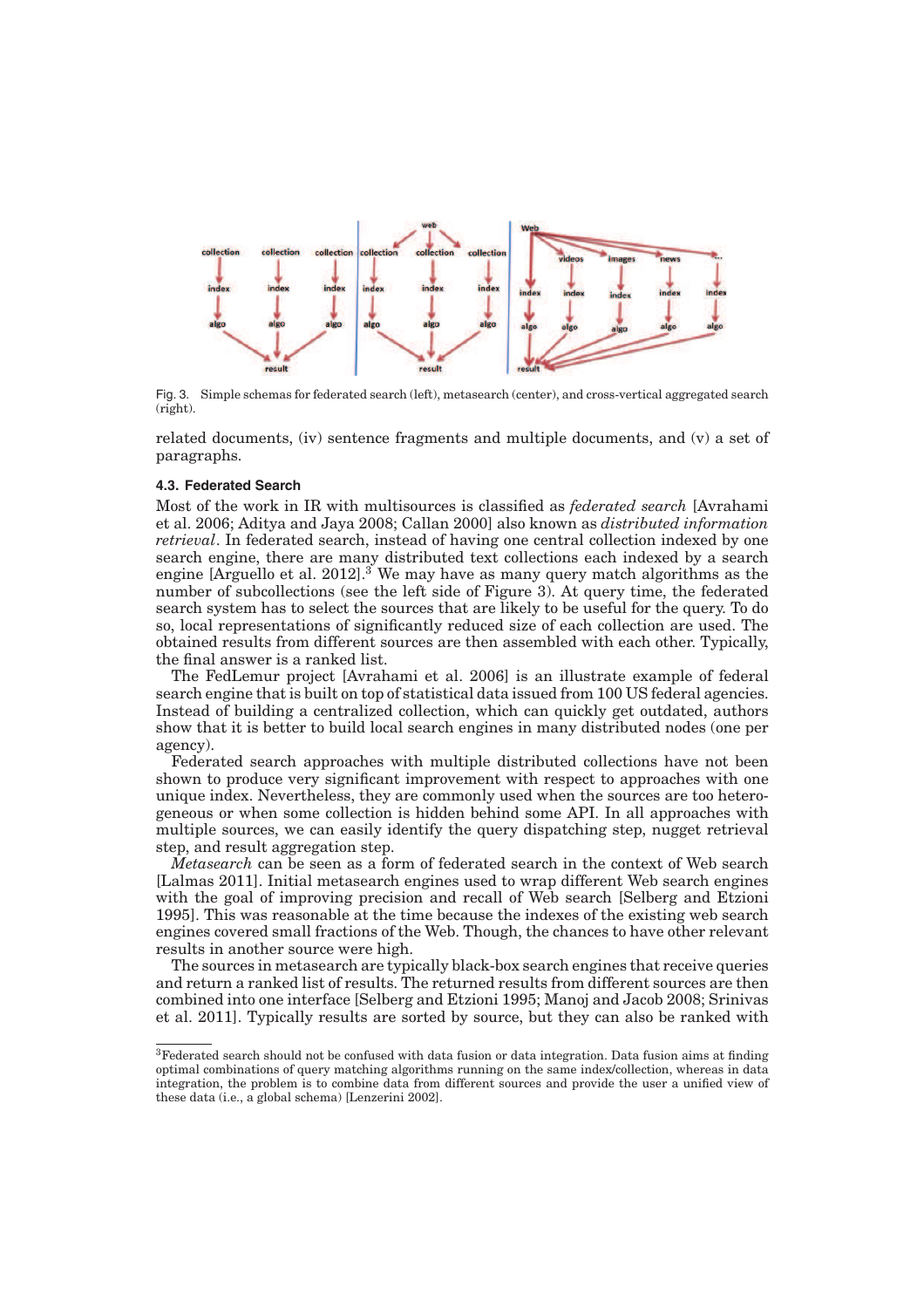each other in one list. In contrast with most federated search work, sources can target the same task and collection (see Figure 3, center).

#### **4.4. Mashups**

Mashups are an interesting case study from the perspective of aggregated search. A mashup is a Web application that integrates data as well as services (databases, search engines, Web services, etc.) into a single tool. Thus, it allows combining applications and data from different sources. The aim is to provide a new service to the user. For instance, Yahoo! Pipes<sup>4</sup> is a well-known mashup tool.

Manually coding mashups, we can build documents on demand, where we predefine where to put content coming from each component of a mashup. Although they are an interesting case study, mashups are mostly used for expert tasks rather than for search [Greenshpan et al. 2009; Ranganathan et al. 2009].

#### **4.5. Cross-Vertical Aggregated Search**

*Cross-vertical Aggregated Search (cvAS)* [Arguello et al. 2009; Lalmas 2011; Kopliku 2011] is the task of searching and assembling information from vertical search and Web search (see Figure 3, right). This is usually done in a Web search context. A vertical is a specialized subcollection [Diaz 2009a; Zhou et al. 2012], such as images, video, and news. *cvAS* is met in literature as an instance of both federated search [Aditya and Jaya 2008] and metasearch [Gulli and Signorini 2005]. In cvAS, however, verticals are a core concept [Arguello et al. 2012]. Since the definition of aggregated search, a lot of recent work [Arguello et al. 2009; Lalmas 2011; Sushmita et al. 2009; Kopliku et al. 2009, 2011c] is classified within this later direction. We will concentrate on cross-vertical aggregated search in Section 5.

#### **4.6. Relational Aggregated Search**

We define *Relational Aggregated Search (RAS)* as a broad class of approaches that involve retrieving and aggregating information nuggets using their relations. For example, the query "all about iPhone 4S" would clearly benefit from this approach. We may assemble related attributes (e.g., weight, price), related products, related images, and so on. So defined, RAS can be complementary to cvAS. If cvAS provides diversity within search results, RAS can find the sense of aggregation and provide more related content within search results.

Let relational information be whatever triple that puts into relation two information nuggets. A relation can be deduced as simply as by performing a vertical search (e.g., image search, video search). However, a huge amount of relations exist in the Web, and it can be extracted (with, for instance, Information Extraction techniques). As well, huge amounts of relational information already exist within knowledge graphs or databases. Being able to extract and use these relations in the context of IR is the goal of RAS.

So defined, RAS has to rely on advances of many well-known fields including information extraction, entity-oriented search, object-level search, semantic search, IR from databases, and so on. The definition of RAS and its situation in research work might seem vague, but we will get back to RAS in a dedicated Section 6.

#### **4.7. Domain-Specific Applications**

Instances of aggregated search can be found in domain-specific applications. These approaches can sometimes be too specific, but they remain interesting to study because some of the work can be generalized to larger use.

<sup>4</sup>http://pipes.yahoo.com/pipes/, Retrieved September 2013.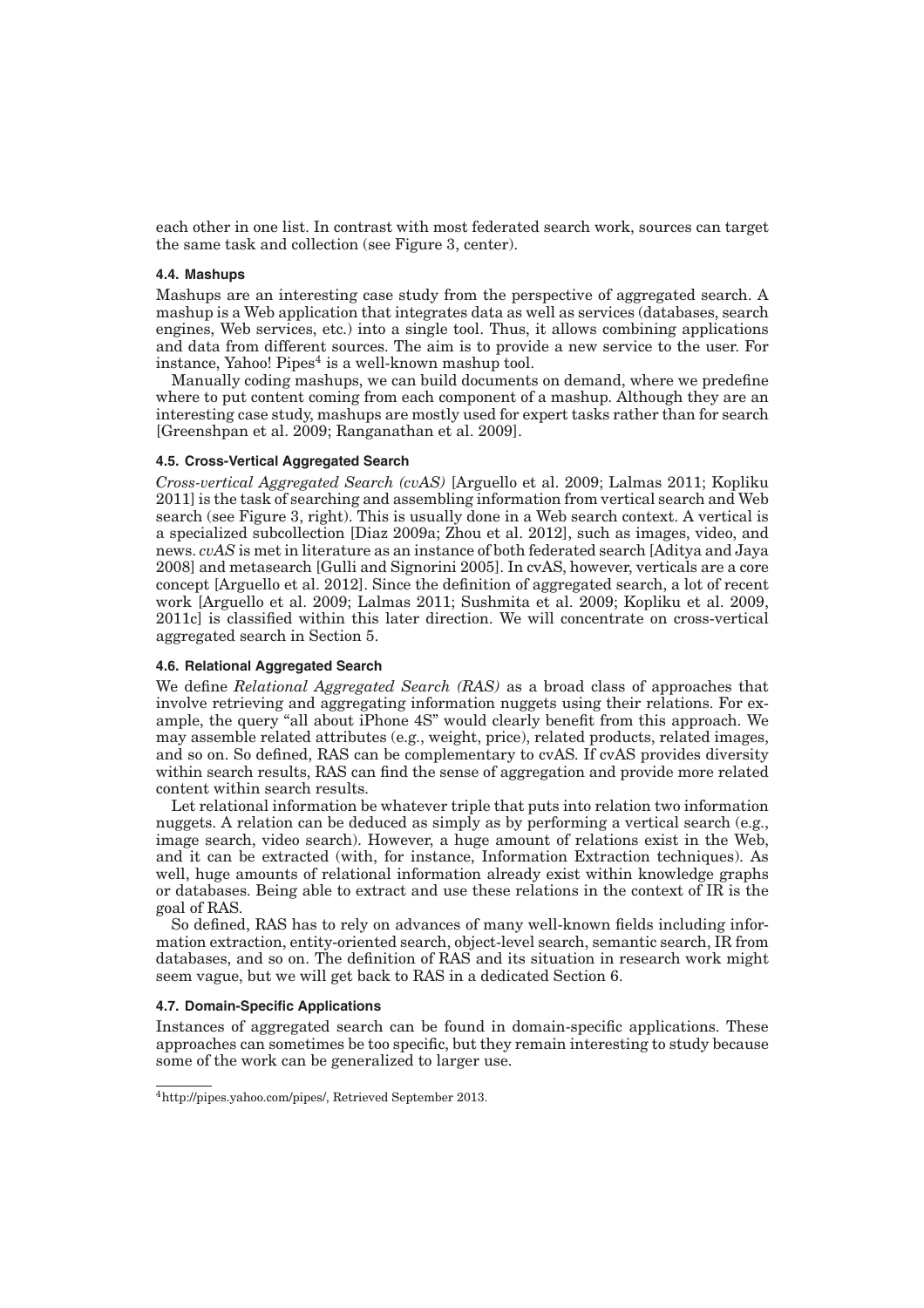Kaptein and Marx [2010] investigate focused retrieval and result aggregation on political data. Their documents are long (50–80 pages), containing transcripts of the meetings of the Dutch Parliament. Instead of returning entire documents, authors choose speeches as best entry points into documents. For a given query, they provide a summary of the results as a graph with three axes: year, political party, and number of search results. Search results can be browsed through three facets: person, political party, and year. Each speech is summarized in both terms of structure and content. The latter corresponds to word clouds and interruption graphs. We may observe at least four different aggregation formats within this work: interruption graph (structure summary), content summarization, facets, and results graph with three axes.

Another application is met in social science [Ou and Khoo 2008]. Here, authors provide search across academic papers. They extract and aggregate research concepts, their relations, research methods, and contextual information. The results can then be browsed by method, relation, or research concept. For each research concept, the user is provided a summary of contextual information.

Strotmann and Zhao [2008] also focus on academic papers. They introduce two graph-based structures to help browsing search results. The first is an aggregated graph on authors. The second is a graph on authors linked through co-citation analysis. Academic research is also considered in sites such as Microsoft Academic Research (http://academic.research.microsoft.com/) or Google Scholar citations (http://scholar.google.com/citations), which aggregate information about a given researcher: publications, conferences, related keywords, co-authors, global indicators such as number of publications and h-index. *News search aggregators* represent good examples of result aggregation that go beyond the ranked list visualization. News articles with similar topic and publication time are often clustered into news stories [Sahoo et al. 2006; Hennig and Wurst 2006]. This can also help users focus their search within a topic or time interval. In addition, Rohr and Tjondronegoro [2008] propose an interesting timeline visualization showing the evolution of the topic. As well, we can attach to the news stories related multimedia [Rohr and Tjondronegoro 2008]. This is the case for Google News (http://news.google.com/) and Ask News (http://www.ask. com/news).

*Geographic information retrieval* is another interesting case study. It corresponds to search on geographic entities mainly through free text queries [Vaid et al. 2005; Jones and Purves 2009]. Usually a list of candidate results is returned unless the query is specific enough to identify exactly one result. The list of results is shown in a map juxtaposed with the corresponding ranked list. This is the case for major search engines such as Google Maps (http://maps.google.com/). In addition geographic proximity can be used to group and organize search results [Bouidghaghen et al. 2009; McCurley 2001]. If the query is good enough to identify one single geographic entity or the user clicks on one of the proposed results, a geographic search engine can support the user with more information about the entity. For instance, for a hotel, it is possible to provide a phone number, reviews, images, and so on. In fact, geographic entities can be associated with other types of content such as images [Naaman et al. 2006; Kennedy and Naaman 2008], related named entities [Vallet and Zaragoza 2008], news articles, and so on. This is useful to enrich and organize search results.

## **5. CROSS-VERTICAL AGGREGATED SEARCH**

Cross-vertical aggregated search already has a consecrated place within aggregated search to the extent that it is often used as a synonym of aggregated search [Lalmas 2011], [Arguello et al. 2009]. The most well-known examples of cross-vertical aggregated search are met in the major Web search engines. In recent years, these search engines do not return uniform lists of Web pages. They also include results of different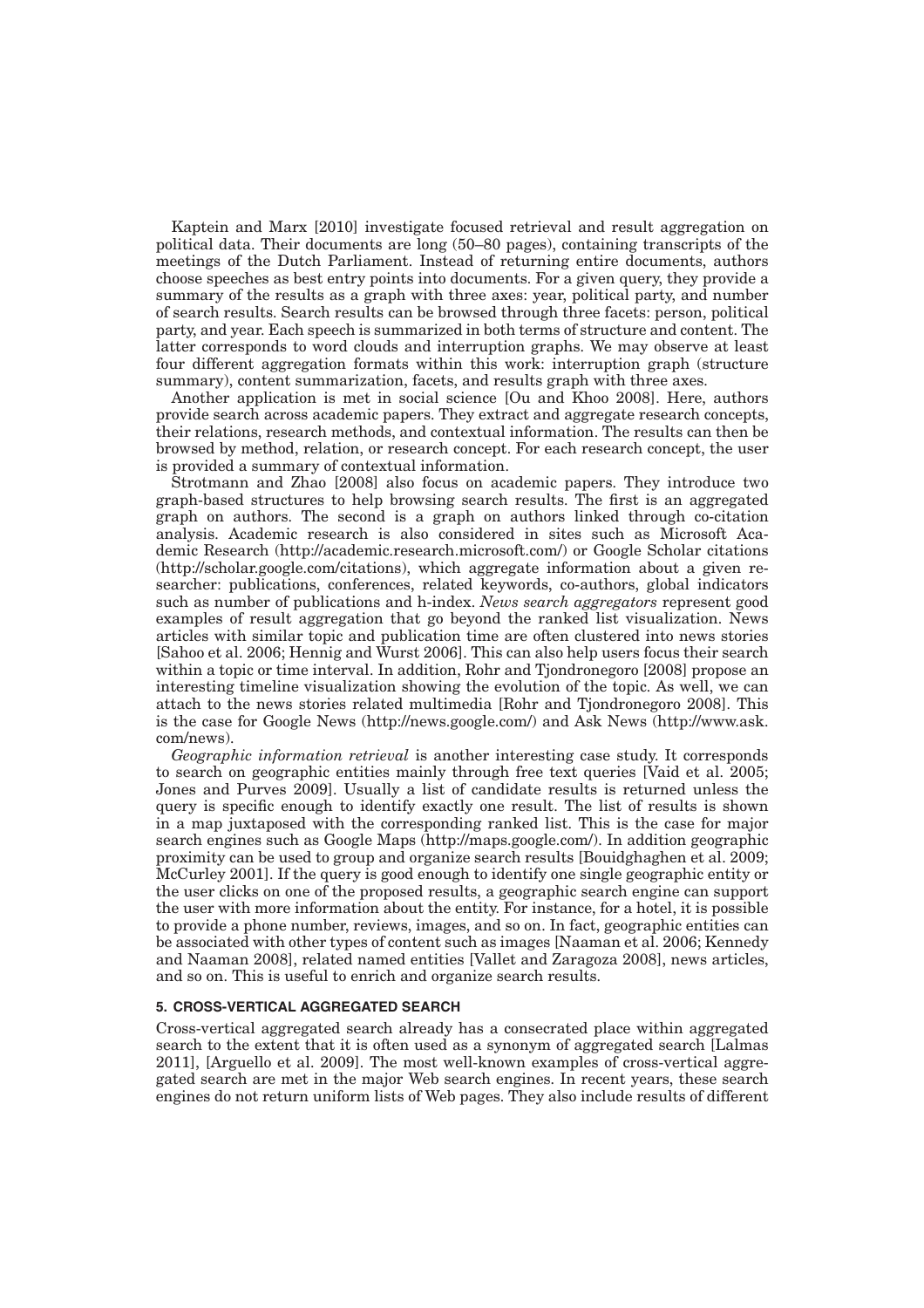|                                                                                          | <b>Barcelona Matches</b>                                                                                                                                                                                                                                                                         |                                   |                               |  |
|------------------------------------------------------------------------------------------|--------------------------------------------------------------------------------------------------------------------------------------------------------------------------------------------------------------------------------------------------------------------------------------------------|-----------------------------------|-------------------------------|--|
| <i>images</i>                                                                            | 04/03<br>Barcelona                                                                                                                                                                                                                                                                               |                                   | AC Milan                      |  |
| <b>Maps</b>                                                                              | UEFA Changers - Quarterlinal                                                                                                                                                                                                                                                                     |                                   | Tue @ 14.45 (ET)              |  |
|                                                                                          | 04/07<br>Real Zaragoza<br><b>Liga Espana</b>                                                                                                                                                                                                                                                     | <b>VS</b>                         | Barcelona<br>Sat @ 14:00 (ET) |  |
| <b>Videos</b>                                                                            | 04/10<br><b>Barcelona</b>                                                                                                                                                                                                                                                                        |                                   | Gatata                        |  |
| Naswu:                                                                                   | Lisa Espana                                                                                                                                                                                                                                                                                      | VS                                | Toe @ 15:00 (ET)              |  |
| Shopping                                                                                 | + Show more games                                                                                                                                                                                                                                                                                |                                   |                               |  |
| More                                                                                     | Official FC Barcelona Web Site - Barca   FCBarcelona.com<br>www.fcbarcelona.com/                                                                                                                                                                                                                 |                                   |                               |  |
| <b>Past hour</b><br>Past 24 hours<br>Past 4 days<br>Past week<br>Past month<br>Past year | Official FC Barcelona website. All news about the team, ticket sales, member<br>services, supporters club services and information about Barca and the Club<br><sup>14</sup> Football - Calendar - Tickets - Players<br>Barcelona, Spain maps google.com<br><b>OEC VISING</b><br>ta a<br>m<br>नग |                                   |                               |  |
| Custom range<br>More search tools                                                        | <b>Vicenc</b><br><b>DETA</b><br><b>HORN</b><br><b>SURVEY</b><br>Barcelona<br><b>Cornwits</b> de<br>Listvegat<br>Hospitalen<br>Boi de<br>Tobroad Groupe, Tele Atlas<br><b>WANT?</b> Google                                                                                                        | <b>Sank Aires</b><br>the fibrains |                               |  |
|                                                                                          | Hotels - Restaurants - Sagrada Familia - Las Ramblas - Antoni Gaudi - La pedrera<br>Casa Battlo - Montjuic                                                                                                                                                                                       |                                   |                               |  |
|                                                                                          | Barcelona - Wikipedia, the free encyclopedia<br>en wikipodia org/wiki/Barcelona<br>Barcelona is the capital of Catalonia and the second largest city in Spain, after                                                                                                                             |                                   |                               |  |

Fig. 4. Google Universal search results on the query "Barcelona," accessed on April 2012.

type such as images, news, videos, definitions, and so on (see Figure 4). A simple definition of cross-vertical aggregated search is met in Lalmas [2011]:

[Cross-vertical aggregated search] attempts to achieve diversity by presenting search results from different information sources, so-called verticals (image, video, blog, news,etc.), in addition to the standard Web results, on one result page.

*Motivations* for cross-vertical aggregated search are multiple. Here, we list some of the main highlighted advantages already identified in literature:

- —First, Web data are highly heterogeneous, and keeping a fresh index of all realtime data is difficult [Arguello et al. 2012]. Specialized search engines that focus on particular types of media are thus required.
- —Second, from an user point of view, it has been shown that **vertical search intent** is often present among Web search queries [Arguello et al. 2009; Liu et al. 2009; Kopliku et al. 2011c]. For example, queries such as "Avatar trailer" or "Eiffel Tower images" can be found in Web search logs, although these queries might have been issued for videos and images. Liu et al. [2009] analyzed 2,153 generic Web queries into verticals, using query logs. They found that 12.3% have an image search intent, 8.5% have a video search intent, and so on. Arguello et al. [2009] classified 25,195 unique queries, randomly sampled from search engine logs, into 18 verticals. Of the queries (mostly navigational), 26% were assigned no vertical, 44% of the queries were assigned one vertical, and the rest of the queries were assigned more than one vertical. The latter were mostly ambiguous. Cross-vertical aggregated search allows the user to search multiple specialized collections with a single-query access.
- —At last, it has been shown that *cvAS* increases the **diversity** of relevant results [Sushmita et al. 2009; Kopliku et al. 2011c; Santos et al. 2011]. Results from different relevant sources have been shown to be often **complementary** with each other and they have been shown useful in the presence of **ambiguous queries** [Kopliku et al. 2011c].

Cross-vertical aggregated search can be seen as a "divide and conquer" approach, where customized search engines are used to answer queries on specific collections and where a complete answer is then built to meet the user need.

*Cross-vertical aggregated search in the aggregated search framework.* In crossvertical aggregated search it is easy to identify the components of our general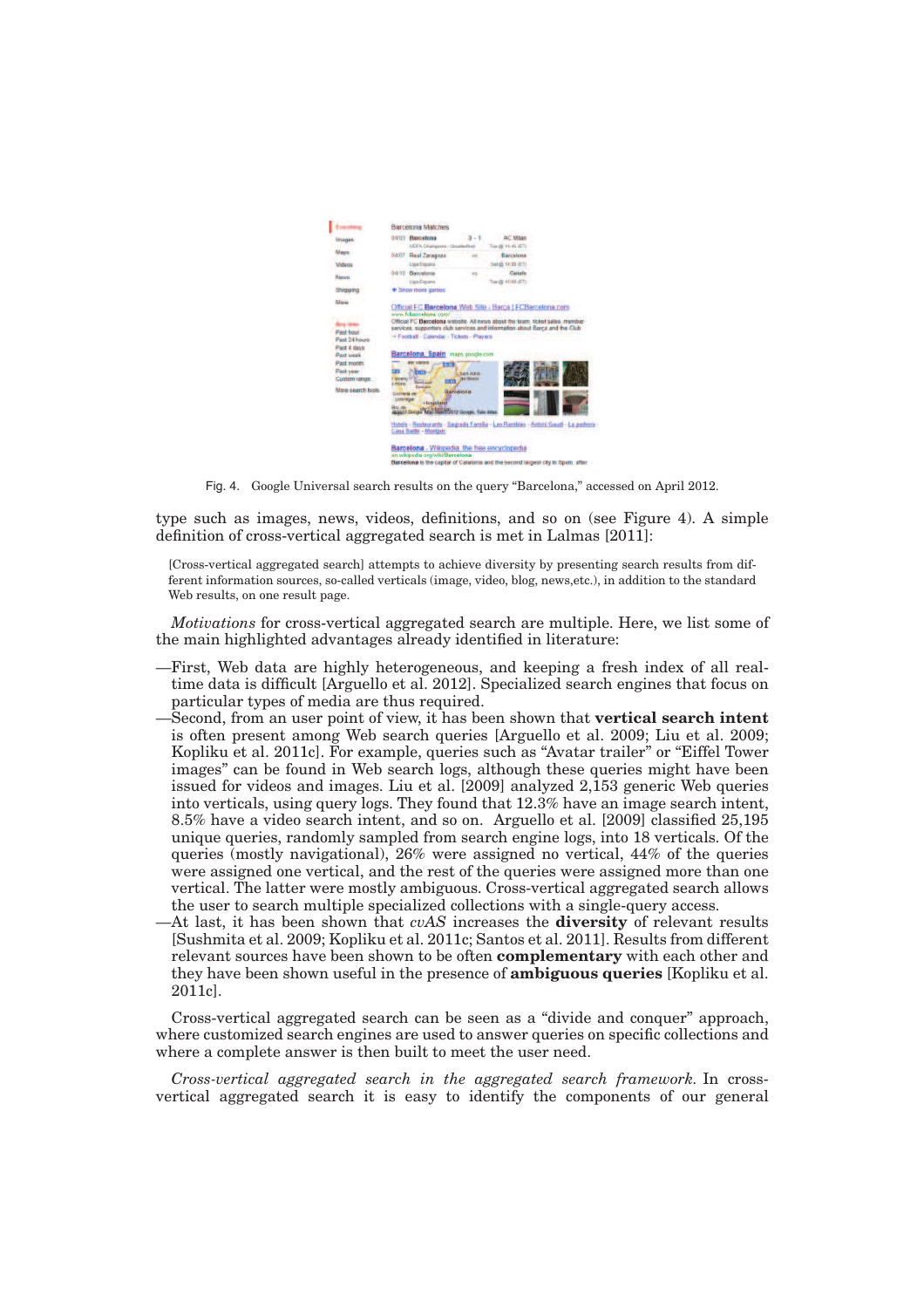framework for aggregated search. Query dispatching will correspond to the selection of sources. Each source will perform its nugget retrieval process and finally retrieved nuggets (e.g., Web pages, images, videos) will have to be assembled in one interface. Although the tasks are well distributed, the problem is far from being solved. It is not easy to decide which sources should be used and how the retrieved results should be assembled and presented. In particular, we can list some major issues which have the attention of current research:

- —*Source representation and selection.* Which source should be used? How should they be represented internally in terms of features?
- —*Result aggregation.* How should search results from different sources be assembled (e.g., ranking by item, ranking by block)?
- —*Result presentation*. Which are adequate interfaces for cross-vertical aggregated search?

We will describe each of the aforementioned issues in more detail.

#### **5.1. Source Representation and Selection**

Some aggregated search systems make use of all sources they can reach for all queries, while others are *source selective* (i.e., they make use only of the sources considered useful for the query). Most of major Web search engines are source selective. This is done to avoid a long answering time: Querying many sources and waiting for all results can be too slow for standard Web search. The goal of source selection is to predict the query intent combining evidence from the query, user profiles, query logs, and sources themselves*.* This problem is also known as the *vertical selection* problem [Arguello et al. 2011].

To enable efficient source selection, sources have some internal representation in the cvAS systems. This representation can be as simple as a textual description of the source, but in general it contains representative terms and features for the source extracted from sampling or other mining techniques. Some techniques of source selection can be met in federated search [Gravano et al. 1997; Callan 2000; Shokouhi et al. 2007], but we will focus here on the approaches met specifically for cvAS.

Source selection demands the collection of evidence that associates the potential information need behind a query to one source. This evidence is turned into features that can be used with some classification or ranking algorithm. Tables I and II represent an overview of the experimented features in literature. They can be split into preretrieval and postretrieval features, because there exist approaches that select sources after having some search results in return. Within the preretrieval features, we account for simple features such as the presence of terms with strong vertical intent evidence such as "image," "video" (feature f1), the occurrence of named entities of a given type (location, organization, etc.) (feature f2), the length of the query (feature f3). Evidence is collected from query logs (features f4 and f5) in vertical search engines and clickthrough analysis in Web search (feature f6). As well, the query can be matched to feature/term sampled representations of the source collection (feature f7) or of given categories/subjects (feature f8). As well, it has been shown useful to apply a classifier that can tell if a query hides a navigational intent (feature f9).

Postretrieval features include different scores computed on search results for a given query. We find relevance scores as computed by each source (feature f10) as well as match scores computed on search results in a uniform fashion across all sources (feature f11). We find also the use of simpler features such as the number of search results (feature f12) and the freshness of search results (feature f13). Features related to the location and context of a user/task (features f14 and f15) can be used to rerank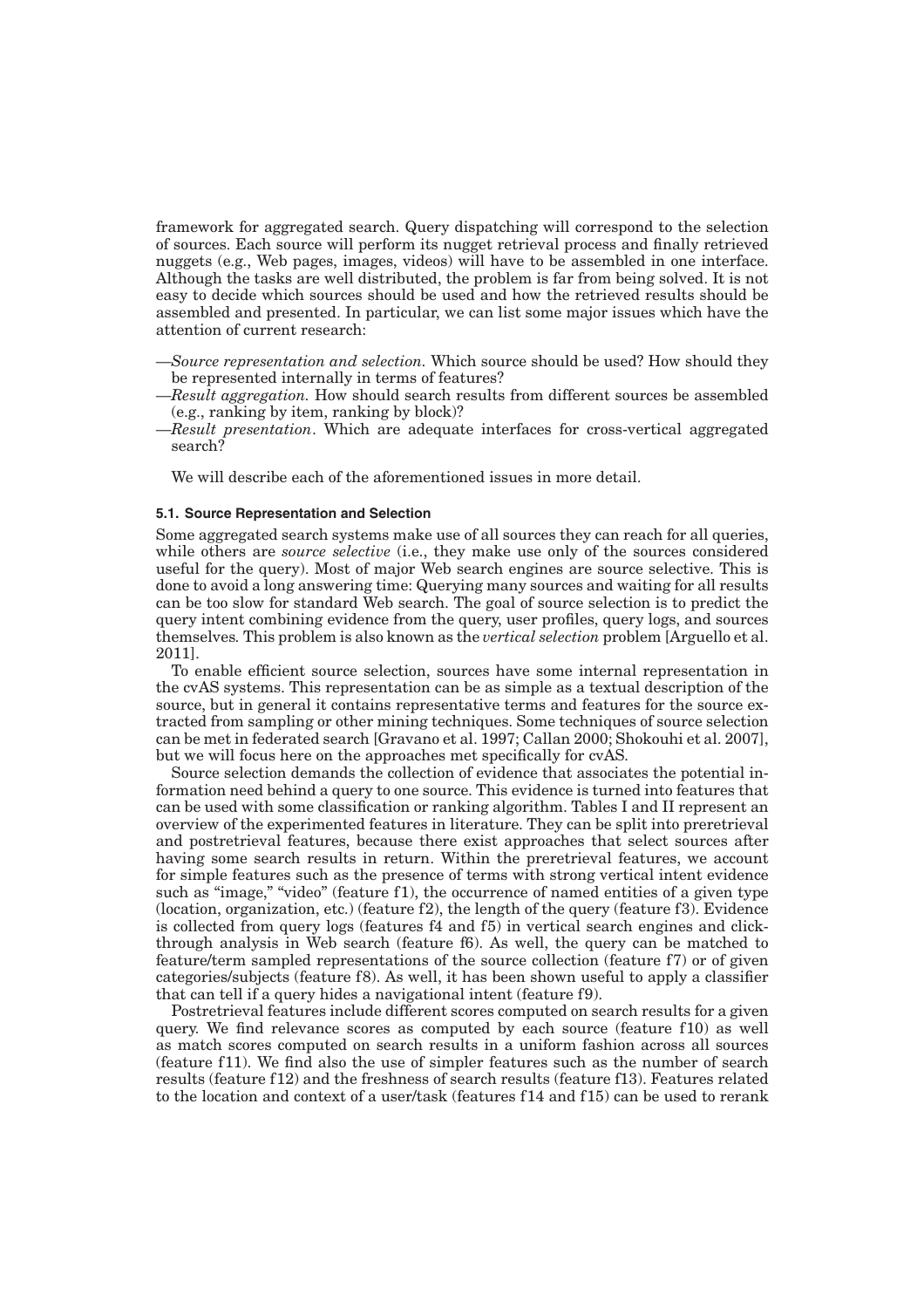|                | Feature based on                                                                                  | Description                                                                                                                                                        |  |  |
|----------------|---------------------------------------------------------------------------------------------------|--------------------------------------------------------------------------------------------------------------------------------------------------------------------|--|--|
| f1             | Vertical intent terms [Arguello]<br>et al. 2011; Arguello et al. 2009;<br>Ponnuswami et al. 2011] | Some terms indicate vertical intent such as image, video,<br>and photo. This feature combines hard-coded and learned<br>association rules for queries and sources. |  |  |
| f2             | Named-entity type [Arguello]<br>et al. 2011]                                                      | These features indicate the presence of named entities of<br>some type in the query.                                                                               |  |  |
| f3             | Query length [Ponnuswami et al.<br>2011                                                           | This feature corresponds to the length of the query in terms.                                                                                                      |  |  |
| f <sub>4</sub> | Query logs [Arguello et al. 2011;<br>Arguello et al. 2009]                                        | These features indicate if the query has been met in a<br>source query log.                                                                                        |  |  |
| f <sub>5</sub> | Recent popularity of the query<br>Diaz 2009bl                                                     | This feature indicates how often the query has been met in<br>a source query log recently.                                                                         |  |  |
| f6             | Clickthrough analysis [Arguello]<br>et al. 2011; Ponnuswami et al.<br>2011; Li et al. 2008]       | These features are generated from the documents that have<br>been clicked for the query. The click is considered implicit<br>feedback.                             |  |  |
| f7             | Source representation [Diaz and<br>Arguello 2009]                                                 | This feature is computed based on explicit and implicit<br>feedback on the query and its intent.                                                                   |  |  |
| f8             | Category representation<br>[Arguello et al. 2009]                                                 | This feature is generated through classification of the query<br>into predefined domains such as sport, arts, and<br>technology.                                   |  |  |
| f9             | Evidence for navigational need<br>[Ponnuswami et al. 2011]                                        | This feature indicates the chances of the query to come from<br>navigational needs.                                                                                |  |  |

#### Table II. Postretrieval Features

|     | Feature based on                                                                          | Description                                                                                                          |  |  |
|-----|-------------------------------------------------------------------------------------------|----------------------------------------------------------------------------------------------------------------------|--|--|
| f10 | Vertical relevance score [Diaz<br>2009 <sub>b</sub>                                       | This feature corresponds to the relevance score of the<br>vertical source itself for a result or a block of results. |  |  |
| f11 | Uniform Match Score [Arguello]<br>et al. 2011; Ponnuswami et al.<br>2011; Li et al. 2008] | This feature corresponds to match scores on the results<br>computed uniformly across multiple sources.               |  |  |
| f12 | Number of results [Arguello et al.<br>2011                                                | This feature corresponds to the results count of a source.                                                           |  |  |
| f13 | Freshness of documents [Arguello]<br>et al. 2011; Diaz 2009bl                             | This feature indicates how fresh are search results for the<br>query within a source.                                |  |  |
| f14 | Contextual score of results<br>[Kopliku et al. 2013]                                      | These features indicate the relatedness of search results<br>with respect to some context.                           |  |  |
| f15 | Geographic-context score of<br>results [Kopliku et al. 2013]                              | These features indicate the relatedness of search results<br>with respect to some geographic context.                |  |  |

or filter search results, that is, the vertical search engine is personalized for a given contextual use and geographical location.

There are different interesting works with respect to source selection. Diaz [2009a] studies the integration of news search results within Web search. He estimates newsworthiness of a query to decide whether to introduce news results on top of the Web search results. They make use of clickthrough feedback to recover from system errors. Li et al. [2008] also rely on clickthrough data to extract implicit feedback for source selection. They represent queries and documents as a bipartite graph, and they propagate implicit feedback in this graph. Their approach is experimented for the integration of product search and job search results. Arguello et al. [2009] list various sources of evidence that can be used to tackle source selection such as query-log features, vertical intent terms, and corpus features. In later work, Diaz and Arguello [2009] show how they can integrate implicit and explicit feedback for vertical selection. From a set of 25,195 labeled queries, they propagate implicit feedback across about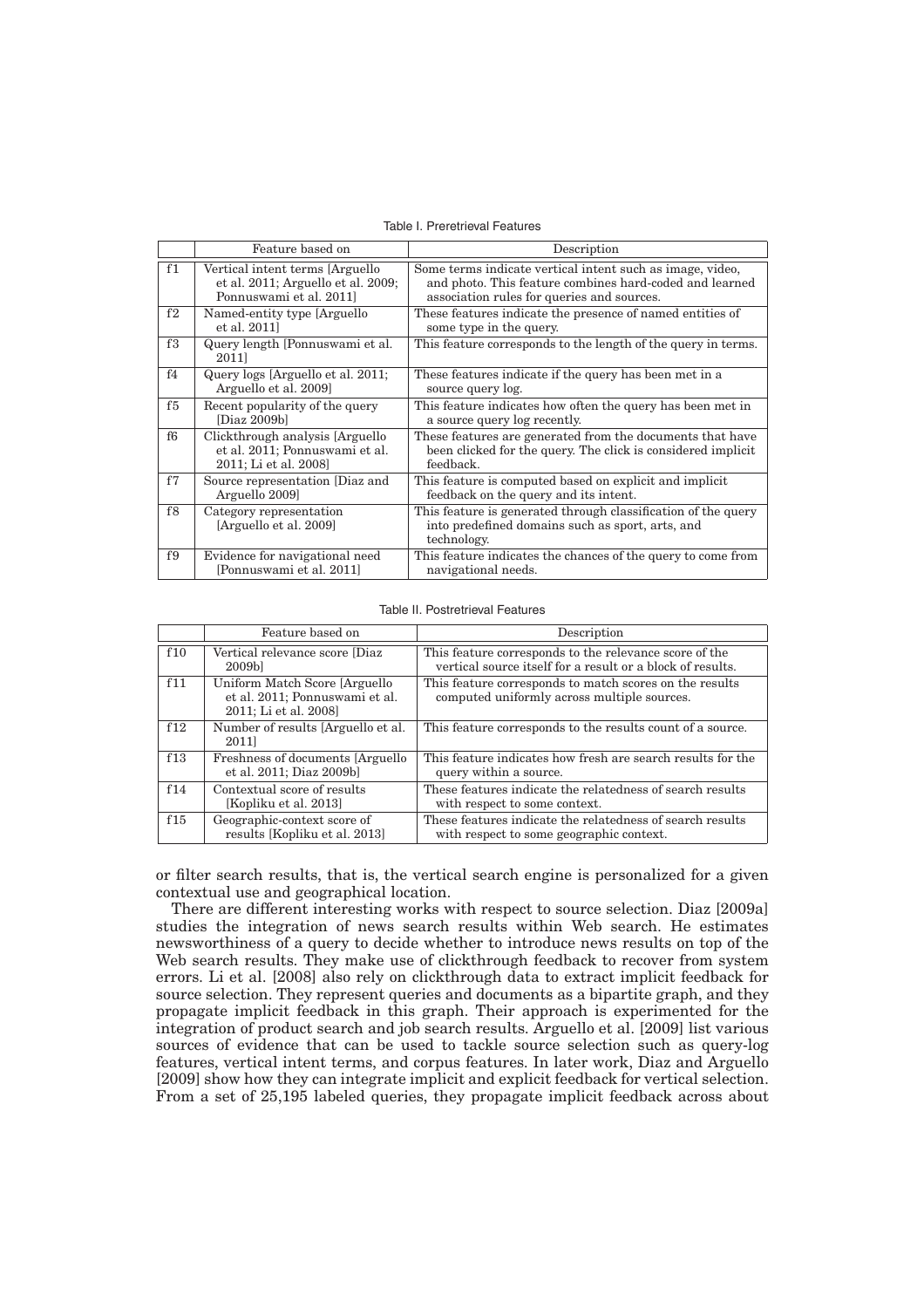10 million queries. Arguello et al. [2010] show how to adapt source selection methods to new unlabeled verticals.

#### **5.2. Result Aggregation**

There are different ways to assemble results in cross-vertical aggregated search. The most simple approach is to rely only on source selection [Li et al. 2008; Diaz 2009b; Arguello et al. 2009], that is, search results from one source are integrated only when the source is considered potentially useful. In this case, results are placed in predefined locations, usually on top of traditional Web results. We have mentioned related approaches in the previous section.

The task becomes more complex when we want to rank results of different sources with each other. Two main approaches exist, namely, block ranking and single-result ranking.

In block-ranking, results are ranked in blocks of results of the same source [Ponnuswami et al. 2011; Arguello et al. 2011] (e.g., three images versus three videos, whereas in single-result ranking, results may be interleaved (e.g., one image versus one Web page for instance) [Liu et al. 2009].

In Ponnuswami et al. [2011] and Arguello et al. [2011], search results are ranked in blocks of vertical content (e.g., three images versus three Web search results). In both cases, ranking functions are trained using pairwise preferences between blocks. Ponnuswami et al. [2011] propose a machine-learning framework that can assist the way search results are ranked in blocks by major search engines. Arguello et al. [2011] compare different algorithms for block-ranking, namely, classification, voting, and learning to rank techniques. The latter (learning to rank) outperforms other algorithms.

Ranking results of different sources one by one (not in blocks) has not been widely adapted and or studied. Although ranking results from very different systems is a difficult problem, interleave results from different vertical search engines may be of interest. Indeed, results in verticals are not equally relevant. A user issuing the query "French military intervention in Mali" may be interested in a result page showing first the last news about Mali intervention and then a Wikipedia article on the Northern Mali conflict, before seeing other less recent news on the subject. Images of the intervention are also more relevant than images of a speech of the French president. Liu et al. [2009] propose a probabilistic framework for this purpose that also lists different useful features for this task. Current evolution of major Web search engines is showing that we can go beyond block ranking. For instance, for some queries, the user is answered with focused information or Wikipedia extracts.

#### **5.3. Result Presentation**

Whereas result aggregation deals with the ranking of results, result presentation concerns the presentation interface. One way to aggregate vertical searches is to place content of the same type into predefined layout panels: This type of approach is called unblended. This is the approach chosen by Yahoo! Alpha<sup>5</sup> some years ago and by Kosmix.<sup>6</sup> Whenever a minimal amount of vertical content is available for a query, the various predefined slots are filled and displayed around the natural search listings. The advantage of such an approach is that the user knows where the vertical content is shown. On the other hand, vertical content is almost always shown even if there is nothing relevant for such a type of content. Other approaches, called *blended*, merge search results from different sources with each other in the same panel (see Figure 4). This was first introduced by major search engines who started integrating vertical

<sup>5</sup>http://au.alpha.yahoo.com. See [Lalmas 2011] for a screen shot.

<sup>6</sup>http://www.kosmix.com.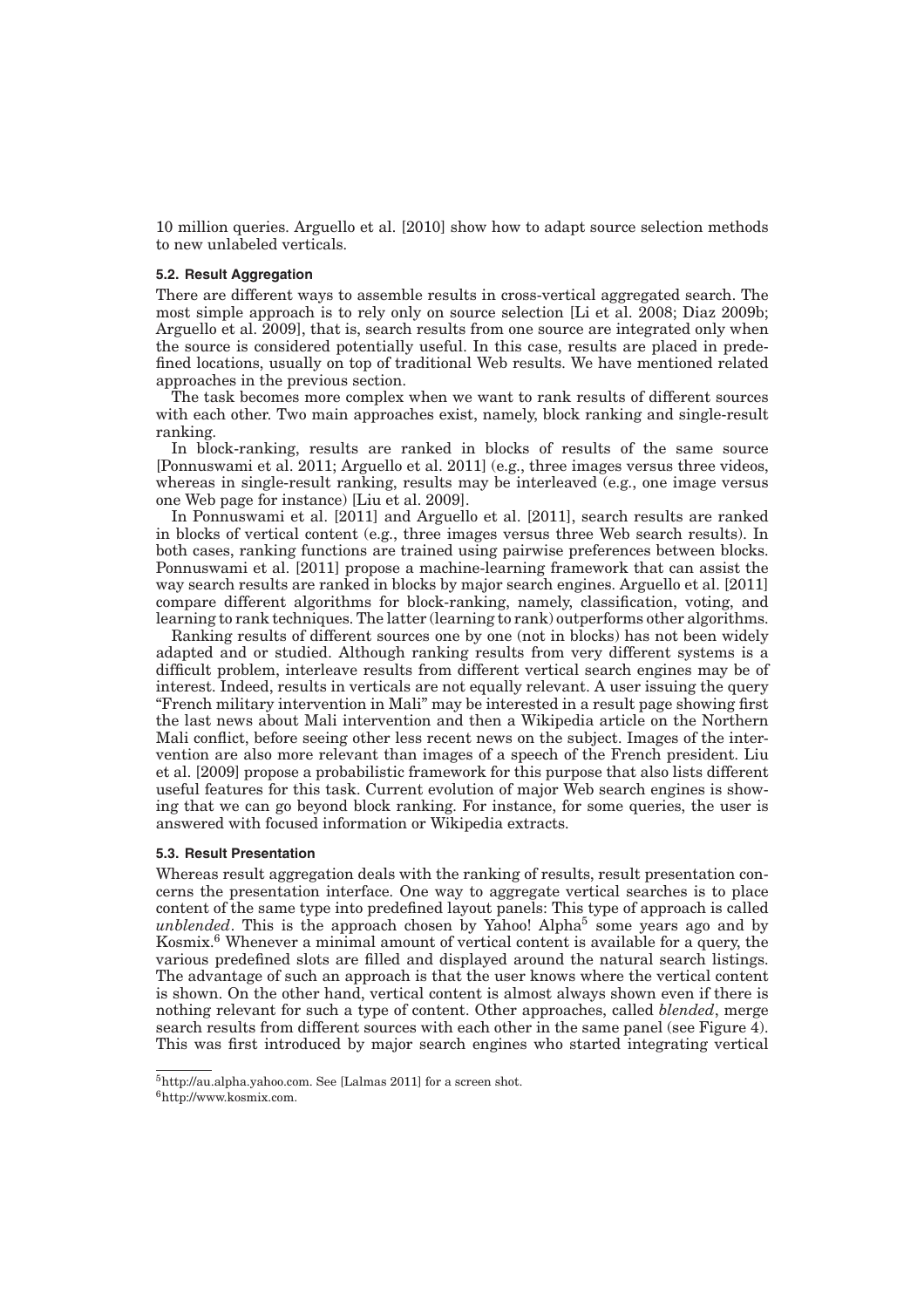content only on the top or bottom of their search results list (Web search results are ranked as usual). When it is likely that the user is looking for other types of content such as images, news, or video, this content is placed in the bottom or the top of the Web results list. One of the advantages of such presentation is that vertical search results are added only when needed and visualization remains simple.

Nowadays, major search engines still use a blended approach, but results are ranked by blocks, that is, groups (blocks) of results from each source are ranked with each other. Within the block, results are usually ranked, that is, they are shown in the order they are returned from the origin source (Figure 4). For instance, we may have a block of three Web search results followed by a block of images, followed by a block of news search results, and then Web search results again. The advantage of this approach is that it is simple and at the same time flexible. We can add as many vertical searches as needed and only show those that are more relevant.

In the Web, we can also find other pictures que applications such as  $\text{Spezify}^7$  which proposes an original way to exploit visualization space. Spezify aggregates results from different vertical sources with a slight preference for content with immediate visual impact, such as images and videos. Each result fills a rectangle and rectangles are placed side to side to fill the visualization space. The results expand in all directions (up, down, left, right), and it looks as a mosaic filled with content. Google has also launched a new application called "What do you love?"<sup>8</sup> This application aggregates results from several verticals as well as from other Google applications such as Google Translator, search term popularity measures, and so on.

#### **6. RELATIONAL AGGREGATED SEARCH**

Cross-vertical aggregated search does not perform any explicit assembly of search results. Results remain a group of unrelated information nuggets coming from different sources. We define Relational Aggregated Search (RAS) as a complementary set of approaches where relations between information nuggets are taken into account. Relations can be very useful to assemble the search results and can be as simple as ("Paris," *capital of*, "France") or ("x.jpg," *image of*, "Eiffel Tower"). RAS can provide more focus within search results. For example, the query "capital of France" can be answered right away with "Paris." It can also provide more structure and organization within search results. For example, in the answer to query "Oscar Wilde" we can include a list of attributes (date of birth, date of death, nationality), a list of related images, a list of related books, similar authors, and so on. The user can navigate across the books or the similar authors.

A good example of relational aggregated search is met in Google Squared.<sup>9</sup> Figure 5 shows its results for the query "arctic explorers." Each line corresponds to an arctic explorer. For each of the explorers, there are *attributes* such as date of birth, date of death, as well as an image and a description. The user can specify his own attributes to search for, and he can search for a new arctic explorer that is not in the list. To answer this query, it is necessary to rely on relations such as ("Roald Amundsen," *is a*, "arctic explorer") or ("Roald Amundsen," *date of birth*, "1872"). If Google Squared retrieves information from the Web, Wolfram Alpha<sup>10</sup> represents a different approach where relational facts are extracted from an internal prebuilt collection of facts.

<sup>7</sup>http://www.spezify.com.

<sup>8</sup>http://www.wdyl.com/.

<sup>9</sup>http://www.google.com/squared/ no longer available online within Google labs. See http://en.wikipedia.org/ wiki/Google\_Squared.

<sup>10</sup>http://www.wolframalpha.com/.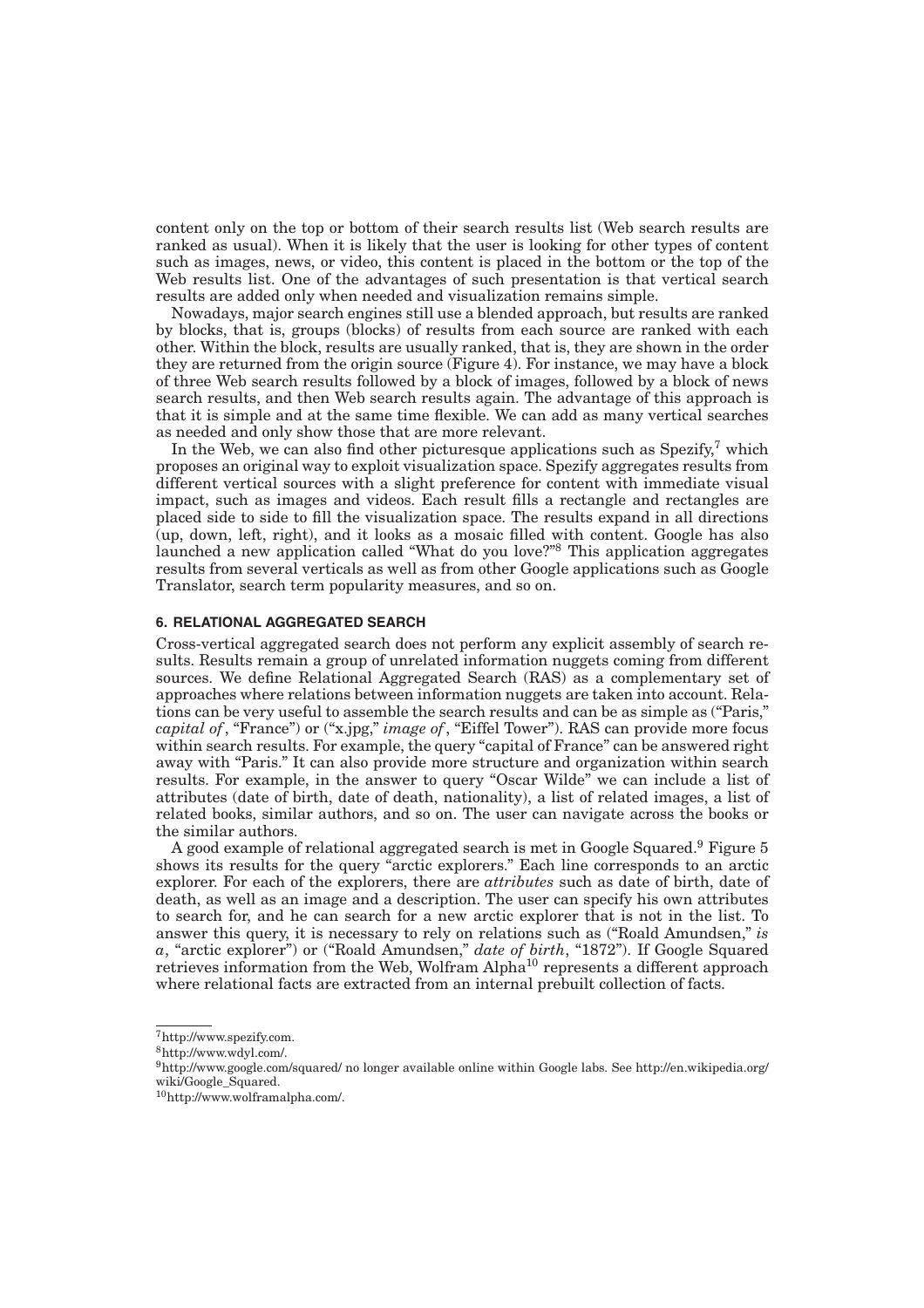|  | <b>Google</b> squared <b>First explores</b> |                         |                                                                                                                                                                      | Squared: Add to the Square. |                 |                              |         |
|--|---------------------------------------------|-------------------------|----------------------------------------------------------------------------------------------------------------------------------------------------------------------|-----------------------------|-----------------|------------------------------|---------|
|  |                                             |                         |                                                                                                                                                                      |                             |                 | Sign in to save your Squares |         |
|  | arctic explorers.                           |                         |                                                                                                                                                                      |                             |                 |                              | 4 demas |
|  | <b><i><u>Hem Name</u></i></b>               | mage                    | <b>Deacription</b>                                                                                                                                                   | Date Of Birth               | Date Of Death   | <b>Zad columns</b>           | Add !   |
|  | Roald Amundsen                              | 立路                      | Roald Engeltreg Gradfing Amundsen<br>baronismond finanti intrameant; 16 June 1872 -<br>c. 18 June 1028, was a Nervegian existent of<br>poler racitors                | 1872                        | June 1978<br>.  |                              |         |
|  | <b>Douglas Mawson</b>                       |                         | Douglas Mawson", Australian Dictionary of 5 May 1982<br>Biography: http://www.adb.ori.ina.anu.r<br>edu gu/brogs/A1004445 htm. Retrieved on<br>2002.30.01             |                             | 14 October 1058 |                              |         |
|  | James Clark Ross                            | ā                       | James Clark Ross: born in 1900, entered<br>the New at 11 years of ago. During his first<br>years of service he was a tored and watched<br>over by his uncle          | April 15, 1600              | April 3, 1862   |                              |         |
|  | <b>Henry Hudson</b>                         | ē.                      | Herry Hudson (d. 1611) was an English cas. 1570.<br>explorer and resignatur in the early 17th.<br>to faited ito alegeron lenered 14th valities<br>en wikipiedia arg. |                             | 1611            |                              |         |
|  | Add done                                    | AM or Addition 10 items |                                                                                                                                                                      |                             |                 |                              |         |

Fig. 5. Google Squared result for "artic explorers," accessed on May 2010.

The Google Knowledge Graph introduced in 2012 by Google [Singhal 2012] is another example of the use of relational facts. The Graph is constructed using public sources such as Freebase or Wikipedia, as well as some real-time sources from the Web. It currently contains 500 million objects and 3.5 billion facts, as well as relationships between them. The Google Knowledge Graph is used by Google to disambiguate results, to present a summary of an entity (the right panel in Figure 1) to help the user to go deeper in his/her query by chowing him/her new facts or new connections related to the result (explorative search suggestion).

All these applications show, however, that we can foresee another way of assembling search results based on fine-granularity information and relations.

Relational aggregated search as defined here intersect with many research directions including entity-oriented search, semantic search, object-level search, database information retrieval, ... In the next sections, we will provide main definitions and then we will analyze the related work to show that there is much to rely on in this promising research direction.

## **6.1. Definitions and Framework**

A relation can be seen as a semantic triple of the form (X, R, Y). Such a relation can be well defined and explicit, such as ("Paris," *capital of*, "France"), or less explicit, such as ("Paris," *relates to*, "France"). In relational databases, we do also find n-ary relations, but we can observe that most of the useful relations can be mapped into ternary relations which will be the case for this paper. Related items are usually instances<sup>11</sup> (also called named entities, class instances). By definition, an instance is an object/concept belonging to some class (e.g., countries, biologists, cities, movies). However, relations can apply to all types of nuggets including longer text, for example, ("The art or science of combining vocal or instrumental sounds (or both) to produce beauty of form, harmony, and expression of emotion," *definition of*, "music") and multimedia content (http: //en.wikipedia.org/wiki/File:Flag\_of\_France.svg", *flag of*, "France").

The RAS paradigm fits in our general aggregated search framework. Its main components are *query dispatching*, *relation retrieval*, and *result aggregation*:

- —**Query dispatching:** Inspired by the work in Cafarella et al. [2006] and Kopliku et al. [2011b], we distinguish three types of information needs where benefits from relational aggregated search are obvious. We call them relational queries:
	- —**attribute query** ("GDP of UK," "address of Hotel Bellagio")
	- —**instance query** ("Samsung Galaxy S," "Scotland," "Oscar Wilde")
	- —**class query** ("Toshiba notebooks," "British writers")

 $^{11}\mathrm{The}$  term instance will be preferentially used instead of named entities.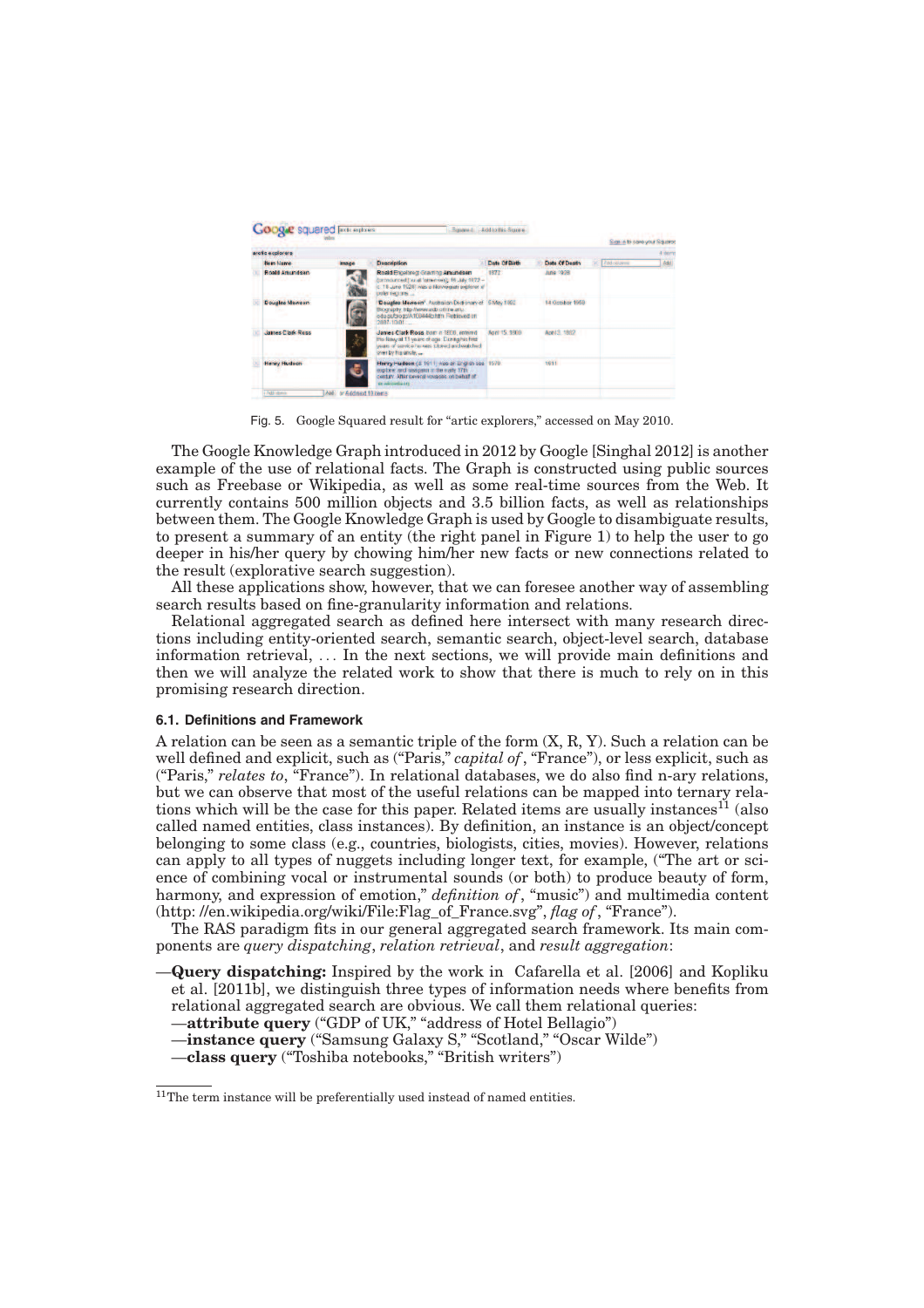Each of these queries may demand a different treatment. From this perspective, query dispatching becomes important to detect the query type and to trigger the appropriate solution.

- —**Relation retrieval:** In relational aggregated search, we are interested in all nuggetnugget relations that can be useful for information retrieval. However, we highlight three types of relations that are particularly interesting and useful, namely:
	- —**instance-class relation:** for example, ("France," *is a*, "country"); ("Bill Clinton," *is a*, "US president")
	- —**instance-instance relation:** for example, ("Paris," *relates to*, "France"); ("Roger Federer," *plays against*, "Rafael Nadal")
	- —**instance-attribute relation:** for example, ("France," *has attribute*, "(motto:Liberty, Equality, Fraternity)"); ("France," *has attribute*, "population density: 116/*km*<sup>2</sup> ")
- —**Result aggregation:** Relations can enable new ways to assemble search results. When the query is specifically asking for an attribute, the best choice can be returning its value right away. When the query is an instance, we may show not only a summary of salient attributes but also images, related instances, and so on. When the query is a class of instances, the result can be a comparative table of the class instances with their attributes (as it is done for instance in Google Squared).

We will now detail the novel issues of relational aggregated search focusing on relational queries, relation retrieval, and result aggregation.

## **6.2. Relational Queries**

To build relational aggregated search, we need to identify the queries that benefit the most from this paradigm. Cafarella et al. [2006] present one of the first query taxonomies for relational search. For these queries, named entities and their relations find a crucial role.

- —*Qualified-list queries* retrieve a list of instances that share multiple properties (e.g., west coast liberal arts college).
- —*Unnamed-item queries* retrieve single object whose name the user does not know or cannot recall (e.g., the tallest inactive volcano in Africa).
- —*Relationship queries* retrieve the relation(s) between two objects (e.g., Microsoft ? Bill Gates).
- —*Tabular queries* retrieve a set of objects annotated by their salient properties (e.g., inventions annotated by their inventor and year of announcement).

In the previous list, the query type and the type of result are bound (i.e., the query definition includes the type of expected result).

In Kopliku et al. [2011b],we proposed a simpler taxonomy of queries inspired by Cafarella et al. [2006]. The type of query is binded to the semantic notion of instance, class and attribute, while it is not binded with the type of expected result:

—**attribute query** ("GDP of UK," "address of Hotel Bellagio")

- —**instance query** ("Samsung Galaxy S," "Scotland," "Oscar Wilde")
- —**class query** ("Toshiba notebooks," "British writers")

Most of the aforementioned queries benefit from relations. We will use the last taxonomy because it is simpler and it does not bind with the type of answer.

#### **6.3. Relation Retrieval: How to Acquire Relations?**

The major sources of relational content are (i) the Web, (ii) knowledge graphs/ontologies, and (iii) relational databases. We will focus less on relational databases because they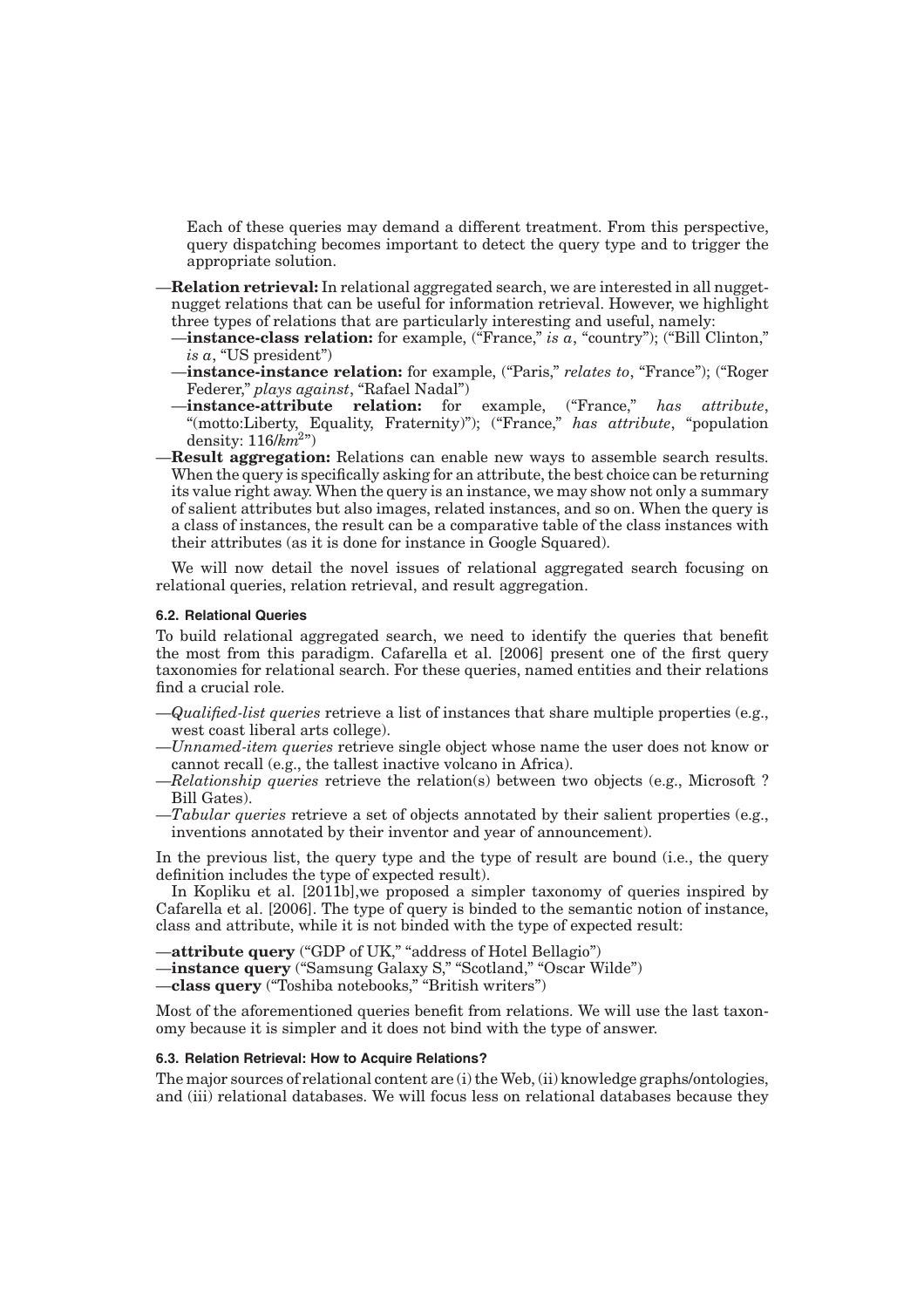are less frequently used in broad IR applications. The Deep Web is, however, a good provider of databases, and challenges such as data integration are a very important research area. In the following, we detail *Information Extraction (IE)* techniques and *knowledge bases (ontologies, linked data)* as the major sources for relations.

IE techniques correspond to rules that can be applied to sites, documents, or parts of documents to automatically extract classes, instances, attributes, and their relations [Suchanek et al. 2009]. Most of the extraction rules have the form of *LxMyR*, where *x* and *y* are meant to be two information extracts and L, M, and R are meant to be patterns that are found, respectively, before, in between, and after the two extracts. For instance, the rule "the  $\overline{x}$  of  $y$  is" can be used to identify attributes of instances, for example, "the capital of France is Paris." Rules that rely only on lexicon (words, phrases) and part-of-speech tags are also referred as *lexico-syntactic rules*, while rules that are based on tag sequences are usually known as *wrappers*. Extraction rules can be hard-coded or learned [Chang and Lin 2001].

Information extraction techniques are quite heterogeneous, and they make use of various evidence such as statistics on terms, tags, decoration markup, part-of-speech tags, and so on. This evidence is then combined to define rules that match classes, instances, attributes and their relations. In the following, we provide just a short taxonomy of features (evidence) that are commonly used for this purpose:

- —**Word statistics** [Etzioni et al. 2005; Agichtein and Gravano 2000; Crescenzi et al. 2001]: Some terms are more frequent within or around information extracts. Statistics on words (often in conjunction with part-of-speech tags) are helpful to learn common lexico-syntactic patterns for information extraction.
- —**Part-of-speech tags** [Bellare et al. 2007]: Information extracts are usually nouns or compound noun phrases surrounded by verbs, adjectives, prepositions, and so on. Part-of-speech tags are helpful to learn possible patterns.
- —**Tags (HTML, XML)** [Crescenzi et al. 2001; Cafarella et al. 2009; Kopliku et al. 2011a, 2011b]: Most of the documents have some structure denoted through tags. The structure of the document is often useful to determine relations. In particular, HTML tables and HTML lists are known to contain relational data.
- —**Decoration, visual appearance** [Aumann et al. 2006; Meng et al. 2003; Yoshinaga and Torisawa 2007]: Sometimes the structure of a document is easier to learn through its visual aspects, especially when a pattern in terms of tags is difficult to define or learn.
- —**PMI and search hits** [Church and Hanks 1989; Turney 2001; Popescu and Etzioni 2005]: Pointwise Mutual Information (PMI) is a statistical measure that indicates possible correlation between two expressions. An easy way to estimate PMI is through search hits that indicate the number of search results a search engine has to return on a given query. PMI and similar statistical measures can play a crucial role to determine relations.

Most of the techniques in IE are domain specific, that is, they are designed to work well for some classes or instances or attributes. A noticeable exception concerns Open Information Extraction (OIE) approaches [Banko et al. 2007; Zhu et al. 2009; Etzioni et al. 2011]. Initially introduced by Banko et al. [2007] with their TextRunner system, the OIE paradigm aims at extracting large sets of domain-independent relational tuples (mainly on Web corpora) without requiring any human input. Open IE systems are now a hot subject of interest because they can allow to automatically construct knowledge bases or ontologies [Lin and Etzioni 2010].

Most of the IE techniques are also oriented toward precision. To enable relational aggregated search, we need high recall and reasonable precision. From this perspective, domain-independent methods and high-recall methods become crucial.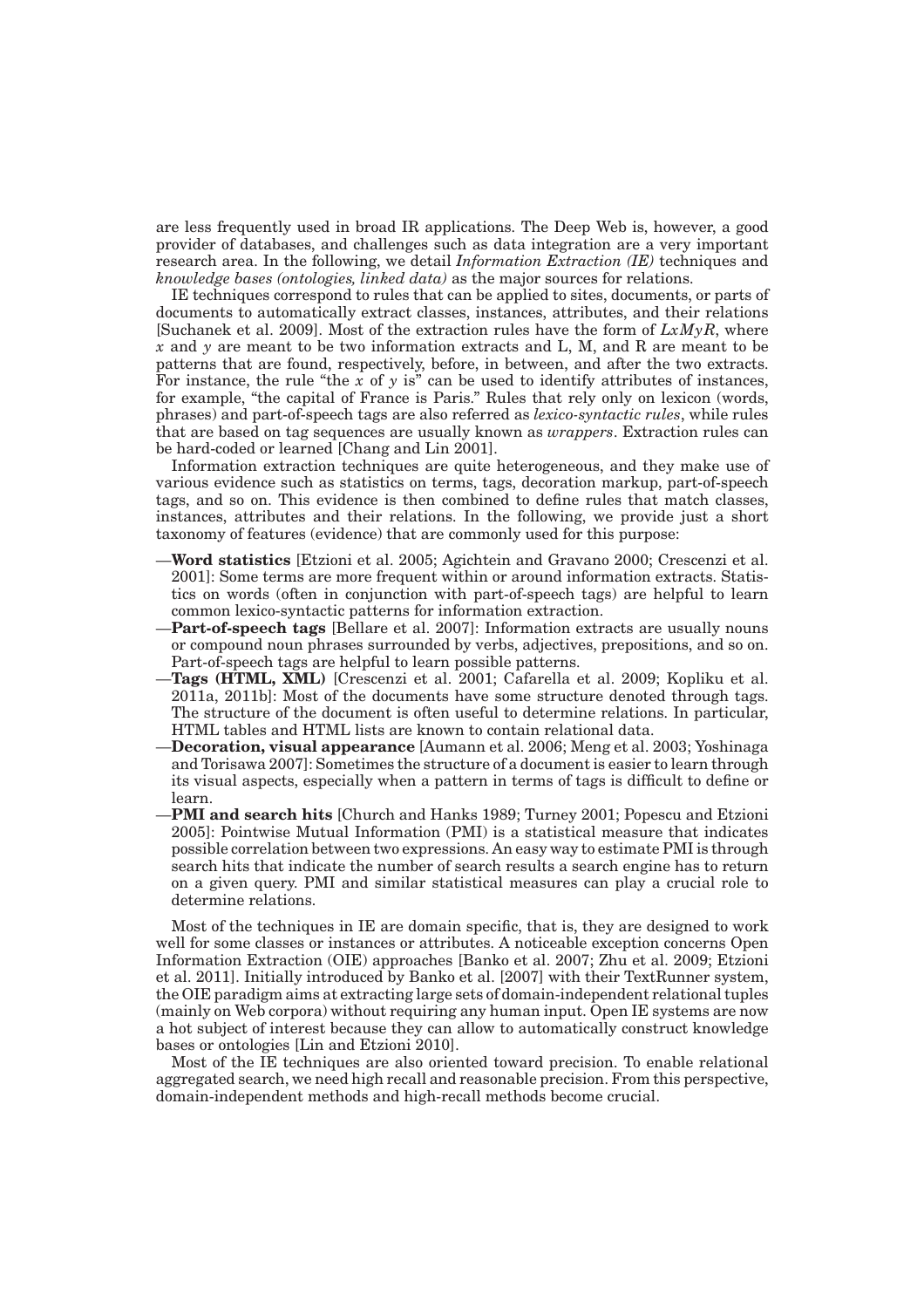A lot of semantic content and their relations are already available in existing *knowledge bases* (e.g., DBPedia, Freebase, YAGO) [Suchanek et al. 2007; Wu et al. 2008; Limaye et al. 2010]. These sources contain semantic (relational) information manually input or automatically extracted from the Web or encyclopaedia-like collections (e.g., Wikipedia). These sources have also been used to learn IE extraction patterns or to reinforce confidence on extraction [Kopliku 2011]. They have attracted the attention of many recent research, and they are already enough to illustrate the potential of RAS.

In the next paragraphs, we list relation-retrieval approaches with respect to the type of relation they target.

6.3.1. Instance-Class Relation. The class instance is often referred in literature as named entity. Initially, there were seven named entity categories defined in Message Undestanding Conference [Grishman and Sundheim 1996], while today standardized taxonomies with more than 150 classes can be found such as the extended named entities hierarchy [Sekine et al. 2002]. In reality, we cannot enumerate all possible named entity classes. A class can be as simple as "countries," but it can also be "members of the UN Security Council" or "my friends." Sometimes, we might not even be able to name the class in a reasonable way.

The definition of named entities as instances of some class makes the class-instance relation intrinsic for extraction techniques. These techniques are also known as Named Entity Recognition (NER). Hearst [1992, 1998] proposes one of the pioneer domainindependent approaches to extract named entities and their classes. The author identifies six lexico-syntactic patterns which detect this relation. Other approaches can be found in Guo et al. [2009] or Etzioni et al. [2005]. The class-instance relation is also targeted in TREC Entity Tracks [Balog et al. 2009b]. One of the proposed tasks involves returning a list of named entities of a given class.

Existing techniques for this relation are promising, although they are mostly precision oriented.

6.3.2. Instance-Instance Relation. Inspired from Suchanek et al. [2008], we distinguish four main relations that can relate an instance to another, namely, synonymy, sibling relation, meronymy, and nontaxonimic relations. To illustrate, "Big Apple" is a synonym for "New York City." France and Italy are siblings in that they are instances of the same class "countries." Meronymy involves part-of-a-whole relations such as ("Italy," *is a member of*, "NATO"). The nontaxonomic relations are relations between two instances given by textual description such as ("John Travolta," *plays in*, "Pulp Fiction") and ("Windows," *is a product of*, "Microsoft").

Suchanek et al. [2007] presented YAGO, a large extensible ontology built through careful combination of heuristics on Wordnet and Wikipedia. They extract synonyms, instance-class relations (hyponomy), and nontaxonomic relations. The result is a set of about 1 million instances and about 5 million relations. Instance-instance relations can be extracted in a supervised [Agichtein and Gravano 2000; Etzioni et al. 2008] or unsupervised way [Etzioni et al. 2005]. Instance-instance relations are mostly extracted through lexico-syntactic rules based on term statistics and part-of-speech tags. Some of these techniques are particularly interesting in that they are applicable at a large scale and are domain independent. Nevertheless, some relations are difficult to capture, as their extraction depends on the training data or the technique being used.

6.3.3. Instance-Attribute Relation. Attribute acquisition can be domain independent or domain dependent. From domain-dependent approaches, we may mention approaches that focus on products. In this domain, attributes have been used not only to improve product search and recommendation [Nie et al. 2007a] but also to enable data mining [Wong and Lam 2009]. To acquire attributes from the Web, it is common to use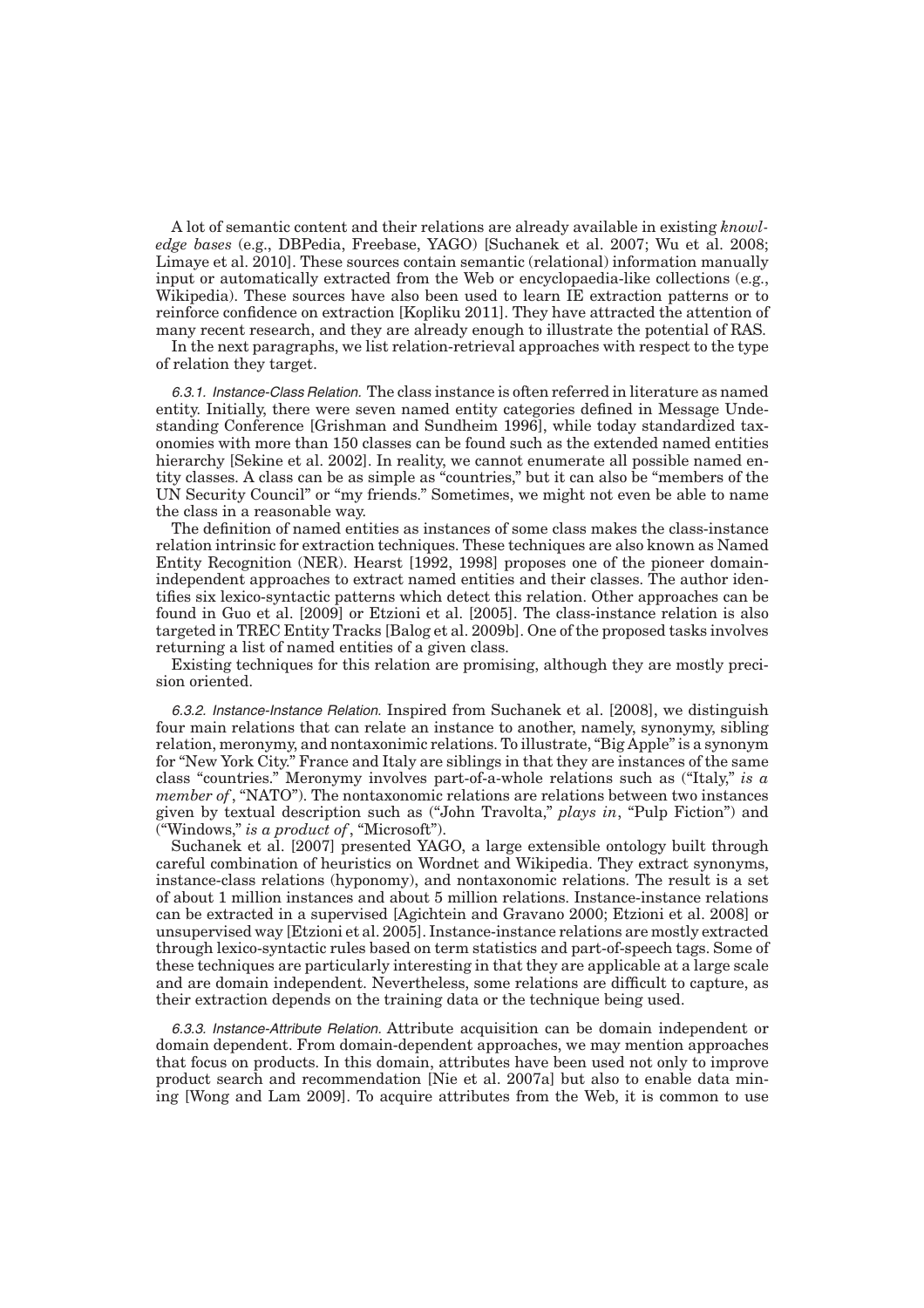decoration markup [Yoshinaga and Torisawa 2007; Crescenzi et al. 2001] and text [Ben-Yitzhak et al. 2008; Tokunaga and Torisawa 2005]. A common technique to acquire attributes is through the use of lexico-syntactic rules [Pasca and Durme 2008; Alfonseca et al. 2010; Almuhareb and Poesio 2004; Popescu and Etzioni 2005].

HTML tags (for tables, lists,and emphasis) have also been shown to help for attribute acquisition [Yoshinaga and Torisawa 2007; Wong and Lam 2009]. In particular, HTML tables are known to be a mine for relational data and attributes. An approach to extract attributes from tables using column (or row) similarity is proposed in Chen et al. [2000]. Another common technique is trough wrapper induction [Crescenzi et al. 2001; Wong and Lam 2004]. Cafarella et al. [2008, 2009] show that we can identify billions of relational tables in the Web. Kopliku et al. [2011d, 2011b] show how to extract and rank attributes from Web tables for whatever instance query combining table classification with relevance ranking.

At last, knowledge bases (such as DBPedia or Freebase) [Suchanek et al. 2007; Wu et al. 2008; Kopliku 2011] provide millions of relations in the form of linked data, which make it easy to retrieve attributes.

Attribute retrieval from linked data will probably attract more research attention given the fast growth of user generated or automatically extracted linked data [Bizer et al. 2008, 2009].

6.3.4. Other Nugget-Nugget Relations. The nugget-nugget relation is the broader class of relations that can involve whatever type of information nugget (i.e., it includes instance-instance relations, class-instance relations, and attribute-instance relations). We will list here just some other broad examples without aiming to be exhaustive:

- —**Similarity** ("similar to"): This is a common relation that has already been targeted in clustering, classification, news aggregators, and so on. For instance, news aggregators group similar news articles into stories.
- —**Diversity** ("different to"): The inverse of similarity represents another useful relation. Studies on novelty and diversity claim that it is sometimes better to promote some diversity among the retrieved results.
- —**Space-time** ("happens in time/space"): Content can also relate with respect to some features such as time and location. For instance, sometimes it is better to order information chronologically to favor freshness of information [Dong et al. 2010]. In Geographic Information Retrieval, the location feature is fundamental to organize and visualize search results [Jones and Purves 2009].

#### **6.4. Result Aggregation**

This section is about ways to aggregate search results in the context of relational aggregated search. We will consider one query type at a time.

Attribute queries (e.g., capital of France) should ideally be answered with the correct attribute value(s). However, for many queries, we might find many candidate values without being certain on their relevance and correctness. With respect to this issue, there is a lot of work in question answering (what is the capital of Congo?). Here, the result is one or more candidate answers, typically associated with supporting text.

Instance queries provide more space for result aggregation. In object-level search, these queries are answered through records and attributes extracted from one or more pages [Nie et al. 2007b]. The answer can also be a set of related instances [Basu Roy et al. 2010; Kato et al. 2009], multimedia content [Taneva et al. 2010], passages [Sauper and Barzilay 2009], or a summary of attributes [Kopliku et al. 2011b, 2011e]. Specific approaches have been adapted for people search [Macdonald 2009], product search [Nie et al. 2007b; Popescu and Etzioni 2005], bibliographic search [Ji et al. 2009], and so forth.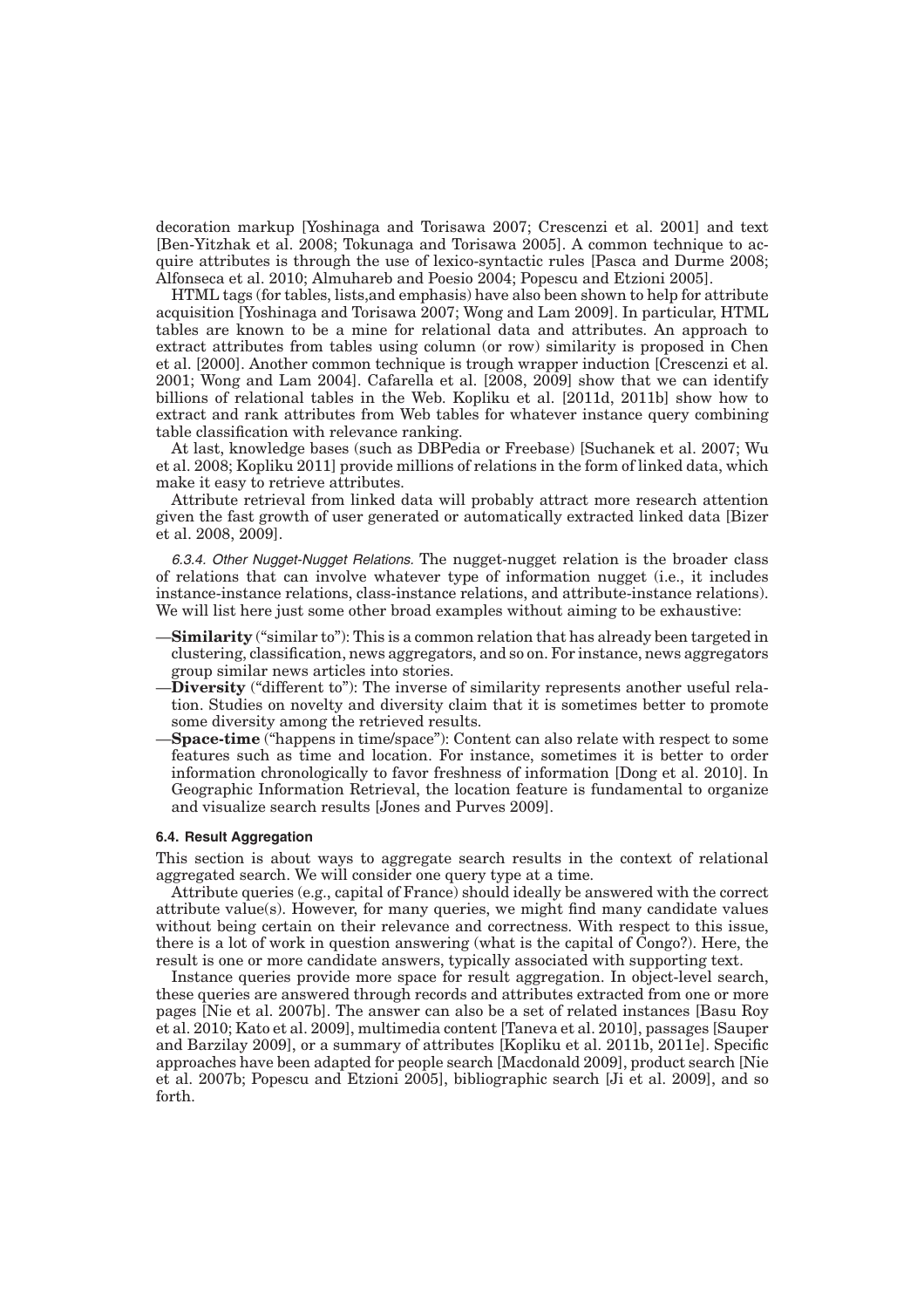Class queries can be answered with a list of instances. This is the case for most approaches that can be found in Question Answering [Kelly and Lin 2006] and TREC entity tracks [Balog et al. 2009b]. Google Maps<sup>12</sup> answers location-related class queries (e.g., hotels in Las Vegas) with a list of instances in a map sometimes associated with ratings, reviews and images. In Kopliku et al. [2011b] and Krichen et al. [2011], results of class queries are structured in tables with instances in the rows and attributes in the columns.

We can conclude that there are several ways to answer queries in the relational framework. The quality of the result aggregation depends on the quality of the relations and the relevance of the result components.

## **7. EVALUATION OF AGGREGATED SEARCH**

Aggregated search in its broadest definition is difficult to evaluate, that is, an aggregate answer can be organized in many ways and contain whatever information nuggets (images, sentences, Web search results, information extracts, etc.). Aggregated search can provide immediate and organized access to information. The quantity of relevant information, its diversity, coherence, and organization can affect directly user satisfaction.

Although the evaluation of aggregated search is not a solved question, some preliminary works or evaluation frameworks can however be mentioned in the context of relational aggregated search and cross-vertical aggregated search—they are discussed in the following two sections.

## **7.1. Cross-Vertical Aggregated Search**

Although the process of cross-vertical aggregated search is clearly composed of vertical selection, item selection, and results presentation, evaluation does not concern so clearly these different parts. Vertical selection and result presentation are in fact strongly linked [Zhou et al. 2012].

Among approaches aiming at mainly evaluating vertical selection, one can cite Arguello et al. [2009], Li et al. [2008], Diaz [2009a] or Kopliku et al. [2011c]. Evaluation protocols are based either on manual assessments or on user interaction data (clickthrough).

Aggregated search interfaces (blended versus unblended) are evaluated in Sushmita et al. [2010] and Arguello et al. [2012] using user studies. A methodology for evaluating results presentation is also defined in Arguello et al. [2011]; the authors propose a metric-based evaluation of any possible presentation of the query. The idea is to use preference judgments on pairs of blocks to construct a reference presentation for the query. Approaches can then be evaluated by calculating their distance to the reference presentation. Although the proposed approach only considered ranking by block, the methodology can be applied to every approach.

At last, Zhou et al. [2012] propose to evaluate the aggregated search process as a whole, by proposing an evaluation framework using a test collection [Zhou et al. 2011] as well as evaluation metrics that are showed to be more suitable for evaluated cross-vertical aggregated search than traditional IR metrics.

To summarize, today, cross-vertical aggregated search is mainly evaluated by studying the aggregated search behavior, either using laboratory studies [Arguello et al. 2012; Arguello and Capra 2012; Sushmita et al. 2010] or search logs-data [Diaz 2009a]. The community is, however, working on the crucial point of reusable test collection, as shown by the first efforts published in Arguello et al. [2011] and Zhou et al. [2012].

 $\rm ^{12}$  http://maps.google.com.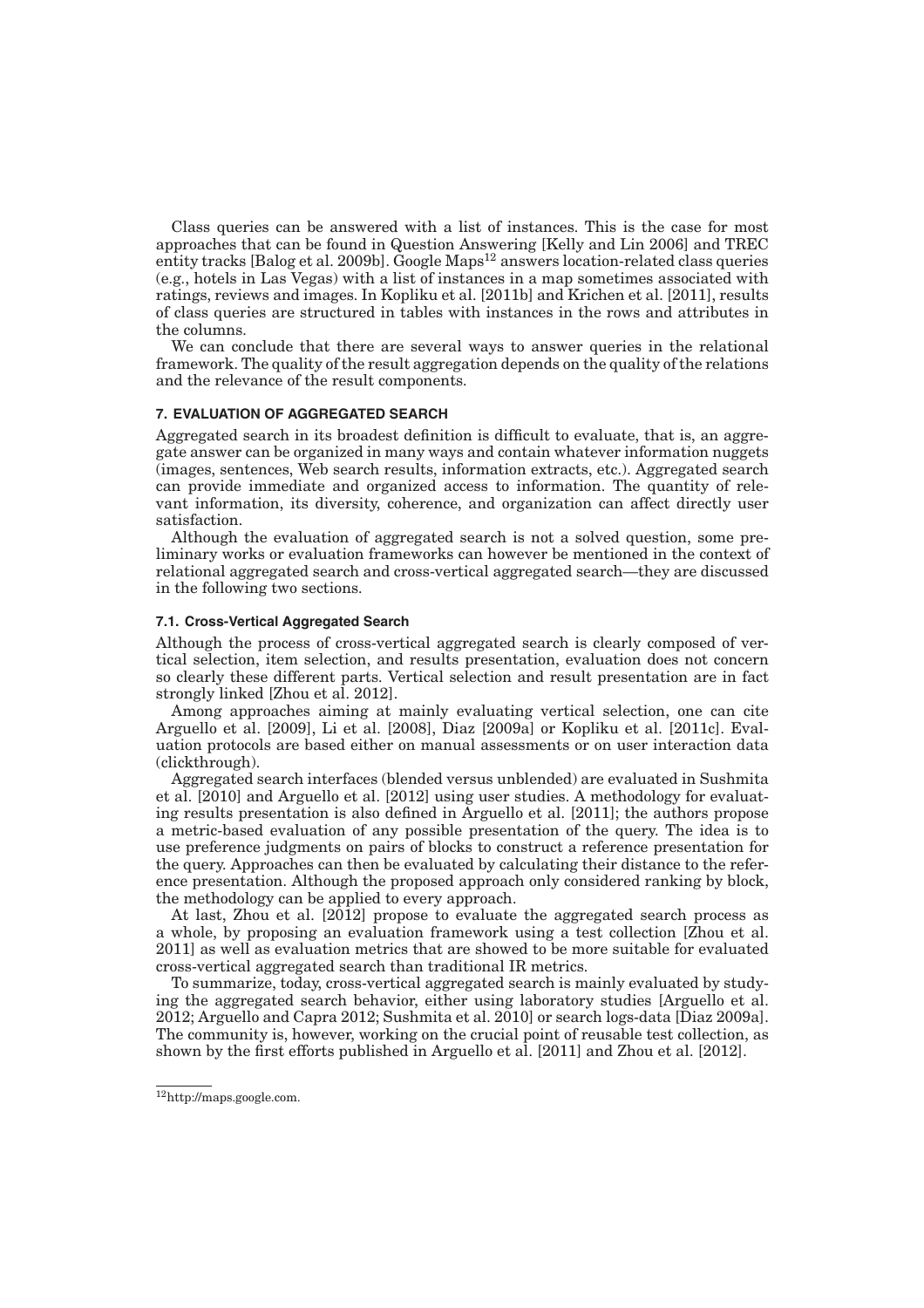## **7.2. Relational Aggregated Search**

In the context of relational aggregated search, existing frameworks for evaluation mainly concern the evaluation of entity search. Among them, one can cite:

- —*The INEX Entity Ranking Track (2007–2009):* The track proposed a framework to evaluate engines that return lists of entities. Two main tasks were considered on structured documents collections: Entity Ranking (ER) and entity List Completion (LC) [Demartini et al. 2010]
- —*The TREC Entity Track (2009–2011)*: The aim of the track was similar to the INEX track (i.e., to perform entity-oriented search tasks) but on Web data (Web pages or Linked Open Data) [Balog et al. 2009a; Balog et al. 2010, 2011]. In 2011, for example, the ClueWeb 2009 Web corpus and the Sindice-2011 dataset [Campinas et al. 2011] were used as corpora. Two main tasks were evaluated (Related Entity Finding task and Entity List Completion task), whose aim was to find related entities of a given entity regarding a given relation.
- —*The SemSearch Challenge (2010–2011)*: This challenge aimed at evaluating semantic search systems for entity search on a collection which is a sample of Linked Data (RDF triples) crawled from publicly available sources [Semantic 2010, 2011; Halpin et al. 2010].
- —*The TAC KBP (Knowledge Base Population) Track:* This track, which first ran in 2009, evaluates the discovering of information about named entities in large corpus and its integration into a knowledge base [TAC 2011]. The number of tasks in the track increase with time. In 2013, for example, seven tasks are proposed, among them one can cite the Entity Linking track, the Slot Filling task, or the Cold Start KBP.
- —*The TREC KBA Track:* As the TAC KBP track, TREC KBA, which first ran in 2012, aims at helping the construction and maintenance of large Knowledge Bases [Frank et al. 2012]. In 2013, two tasks are proposed: (i) the Cumulative Citation Recommendation (CCR) task, in which systems should filter in a time-ordered corpus documents that are centrally relevant to a given entity; and (ii) the Streaming Slot Filling (SSF) task in which given a slot for a target entity, systems should detect changes to the slot value.

The preceding evaluation campaigns allow us to evaluate approaches targeting the extraction of instance-class or instance-instance relation. The evaluation of attribute extraction do not fit in these campaigns (except maybe for the TAC KBP and TREC KBA SSF tasks, which are interested in attribute values), and existing approaches for attribute retrieval were mainly evaluated on their own test (see Kopliku et al. [2011b]). To conclude, the utility of RAS is not just in the relevance of information, it is also in the focus and organisation. Few studies address the utility of relational information as a whole or as a complement to traditional search results.

## **8. CONCLUSION AND FUTURE DIRECTIONS**

## **8.1. Conclusion**

This survey shows that there is a myriad of approaches that go beyond query matching with an additional effort on result aggregation. We have analyzed many of these approaches from multiple research domains in the light of aggregated search.

Some approaches have strong considerations on the data they process (the sources in the database community should own a schema; RDF triples are queried in semantic search, vertical searches act on very specific data), whereas others are more concerned with textual information (that can or not be structured): This is the case of federated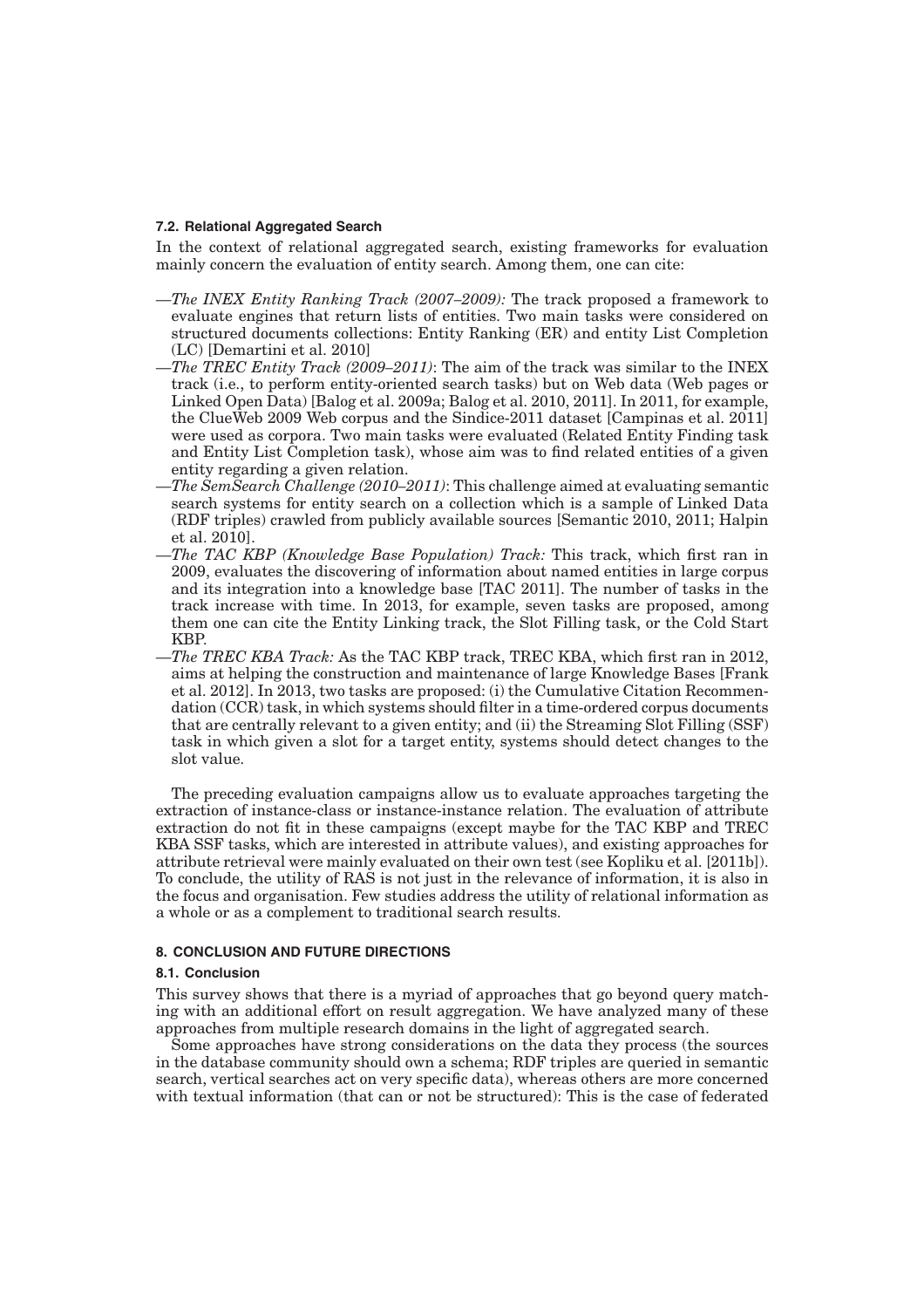search, metasearch, information extraction, question answering, or natural language generation.

Three processes are shown to decompose well the broad aggregated search process, namely, *query dispatching*, *nugget retrieval*, and *result aggregation*. They encapsulate well the different existing query matching approaches, with an additional attention at query time and result aggregation time.

Among the listed approaches, there are many that rely on a multiple sources (search engines) architecture. Among them, *cross-vertical aggregated search* is probably the most successful; it has met commercial success in Web search and it is capturing an increasing interest in research. Here, the integration of diverse vertical search engines (e.g., image search, video search) has been shown beneficial, that is, it increases the amount of relevant results and it often provides complementary results.

In addition, we have also analyzed research on relational aggregated search, another promising research direction. The latter makes use of relations to assemble and retrieve search results. This enables retrieving at finer granularity and composing new aggregated objects of related content.

#### **8.2. Future Directions**

We can expect aggregated search to attract research direction for the next decades. In this section, we list some challenging (and promising) research directions.

Starting from the broad aggregated search framework, we believe the most challenging issues concern query dispatching and result aggregation. Indeed, nugget retrieval has been the research target for more than 50 years now. Identifying queries that benefit from aggregation as well as new ways to aggregate content remain novel and promising.

Another important issue is evaluation. Evaluation in the context of cvAS and RAS concerns mainly the effectiveness of each sub-task that composes the different approaches. In other words, relevance is mainly assessed on single information nuggets taken separately (even if a noticeable exception can be recently found in the context of cross-vertical aggregated search [Zhou et al. 2012]). The quality of the aggregated results should however be measured by considering the complementarity of nuggets, coherence, completeness, or coverage of the information need, and appropriate metrics are still needed. Moreover, finding a way to measure the quality of any possible aggregate for a given query is a problem that is far from being solved.

At last and as stated in Arguello et al. [2012], a promising perspective concerns the personalization of aggregated results, in order to make users be the "the core content".

If we keep to specific research directions, we believe that cross-vertical aggregated search and relational aggregated search remain the most promising in the short term.

Despite the success of *cross-vertical aggregated search* in the context of Web search, we belive its potential is far from being completely exploited. There is evidence that we can combine sources such as Wikipedia, DBPedia, images, maps to form aggregate unexisting objects with quite some visualization flexibility. As well, we can target new applications other than Web search. We can foresee enriched map search results, enriches Wikipedia results and so on.

In the context of *relational aggregated search*, there is a lot of work to be done.

We need to improve relation retrieval techniques in both terms of precision and recall. Depending on the targeted application, a good precision/recall is fundamental. We believe that two research directions are more promising at this moment. First, there is an increasing effort towards open-domain and large-scale information extraction techniques. Second, we can observe a fast growth of quality linked data in the Web. We believe that the combination of automatic extraction and user-generated content will produce enough relational and semantic data for multiple commercial uses. Moreover,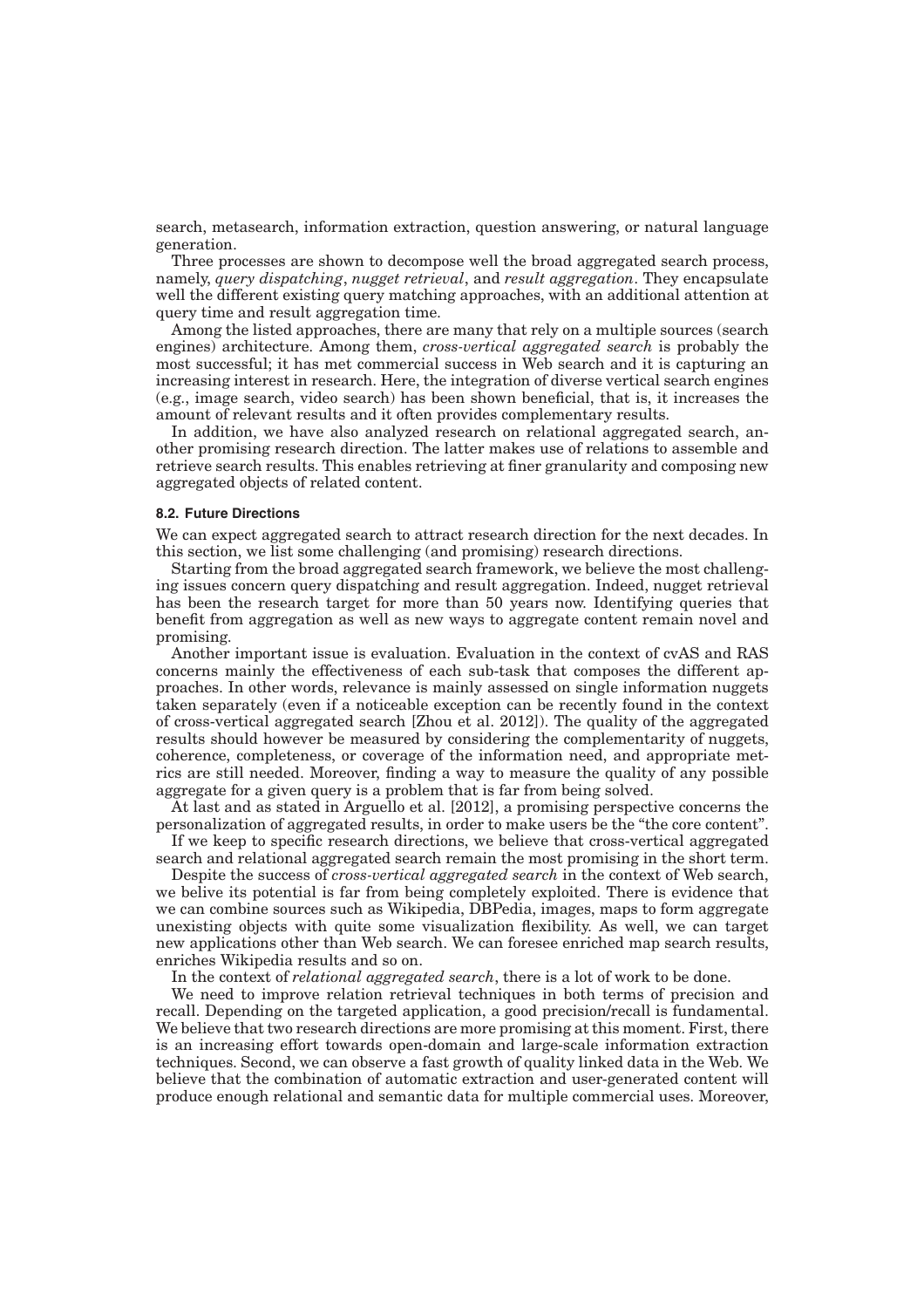a substantial effort is needed to define coherent ways to explore and aggregate results (tables, lists, graphs).

To conclude, we believe that this survey in conjunction with other ongoing research indicate that future IR can integrate more focus, structure, and semantics in search results.

#### **REFERENCES**

- Pal Aditya and Kawale Jaya. 2008. Leveraging query association in federated search. In *Proc. of SIGIR 2008 Workshop on Aggregated Search*.
- Eugene Agichtein and Luis Gravano. 2000. Snowball: Extracting relations from large plain-text collections. In *Proc. of the 5th ACM Conference on Digital Libraries*. 85–94. DOI:http://dx.doi.org/10.1145/ 336597.336644
- Enrique Alfonseca, Marius Pasca, and Enrique Robledo-Arnuncio. 2010. Acquisition of instance attributes via labeled and related instances. In *Proc. of SIGIR 2010*. 58–65. DOI:http://dx.doi.org/10.1145/ 1835449.1835462
- Abdulrahman Almuhareb and Massimo Poesio. 2004. Attribute-based and value-based clustering: An evaluation. In *In EMNLP 2004, ACL*. 158–165.
- Jaime Arguello and Robert Capra. 2012. The effect of aggregated search coherence on search behavior. In *Proc. of CIKM 2012*. 1293–1302.
- Jaime Arguello, Fernando Diaz, and Jamie Callan. 2011. Learning to aggregate vertical results into Web search results. In *Proc. of CIKM 2011*. 201–210.
- Jaime Arguello, Fernando Diaz, Jamie Callan, and Ben Carterette. 2011. A methodology for evaluating aggregated search results. In *Proc. of ECIR 2011*. 141–152.
- Jaime Arguello, Fernando Diaz, Jamie Callan, and Jean-Francois Crespo. 2009. Sources of evidence for vertical selection. In *Proc. of the 32nd International ACM SIGIR Conference on Research and Development in Information Retrieval*. 315–322. DOI:http://dx.doi.org/10.1145/1571941.1571997
- Jaime Arguello, Fernando Diaz, and Jean-François Paiement. 2010. Vertical selection in the presence of unlabeled verticals. In *Proc. of SIGIR 2010*. 691–698.
- Jaime Arguello, Fernando Diaz, and Milad Shokouhi. 2012. Integrating and ranking aggregated content on the Web. In *Proc. WWW 2012*.
- Jaime Arguello, Wan-Ching Wu, Diane Kelly, and Ashlee Edwards. 2012. Task complexity, vertical display and user interaction in aggregated search. In *Proc. of SIGIR 2012*. 435–444.
- Yonatan Aumann, Ronen Feldman, Yair Liberzon, Benjamin Rosenfeld, and Jonathan Schler. 2006. Visual information extraction. *Knowl. Inf. Syst.* 10, 1 (July 2006), 1–15. DOI:http://dx.doi.org/10.1007/ s10115-006-0014-x
- Thi Truong Avrahami, Lawrence Yau, Luo Si, and Jamie Callan. 2006. The FedLemur project: Federated search in the real world. *JASIST* 57, 3 (2006), 347–358. DOI:http://dx.doi.org/10.1002/asi.v57:3
- K. Balog, A. de Vries, P. Serdyukov, P. Thomas, and T. Westerveld. 2009a. Overview of the TREC 2009 entity track. In *Proc. of TREC 2009*.
- K. Balog, A. P. de Vries, P. Serdyukov, P. Thomas, and T. Westerveld. 2009b. Overview of the TREC 2009 entity track. In *TREC 2009 Working Notes*. NIST.
- K. Balog, P. Serdyukov, and A. de Vries. 2010. Overview of the trec 2010 entity track. In *Proc. of TREC 2010.*
- K. Balog, P. Serdyukov, and A. de Vries. 2011. Overview of the trec 2010 entity track. In *Proc. of TREC 2011.*
- Michele Banko, Michael J. Cafarella, Stephen Soderland, Matt Broadhead, and Oren Etzioni. 2007. Open information extraction from the web. In *Proc. of IJCAI 2007*. 2670–2676.
- Senjuti Basu Roy, Sihem Amer-Yahia, Ashish Chawla, Gautam Das, and Cong Yu. 2010. Constructing and exploring composite items. In *Proc. of SIGMOD 2010*. 843–854.
- Mustapha Baziz, Mohand Boughanem, Yannick Loiseau, and Henri Prade. 2007. Fuzzy logic and ontologybased information retrieval. In *Studies in Fuzziness and Soft Computing*. Vol. 215/2007. 193–218.
- Kedar Bellare, Partha Pratim Talukdar, Giridhar Kumaran, O. Pereira, Mark Liberman, Andrew Mccallum, and Mark Dredze. 2007. Lightly-supervised attribute extraction for Web search. In *Proc. of Machine Learning for Web Search Workshop, NIPS 2007*.
- Ori Ben-Yitzhak, Nadav Golbandi, Nadav Har'El, Ronny Lempel, Andreas Neumann, Shila Ofek-Koifman, Dafna Sheinwald, Eugene Shekita, Benjamin Sznajder, and Sivan Yogev. 2008. Beyond basic faceted search. In *Proc. of WSDM 2008*. 33–44.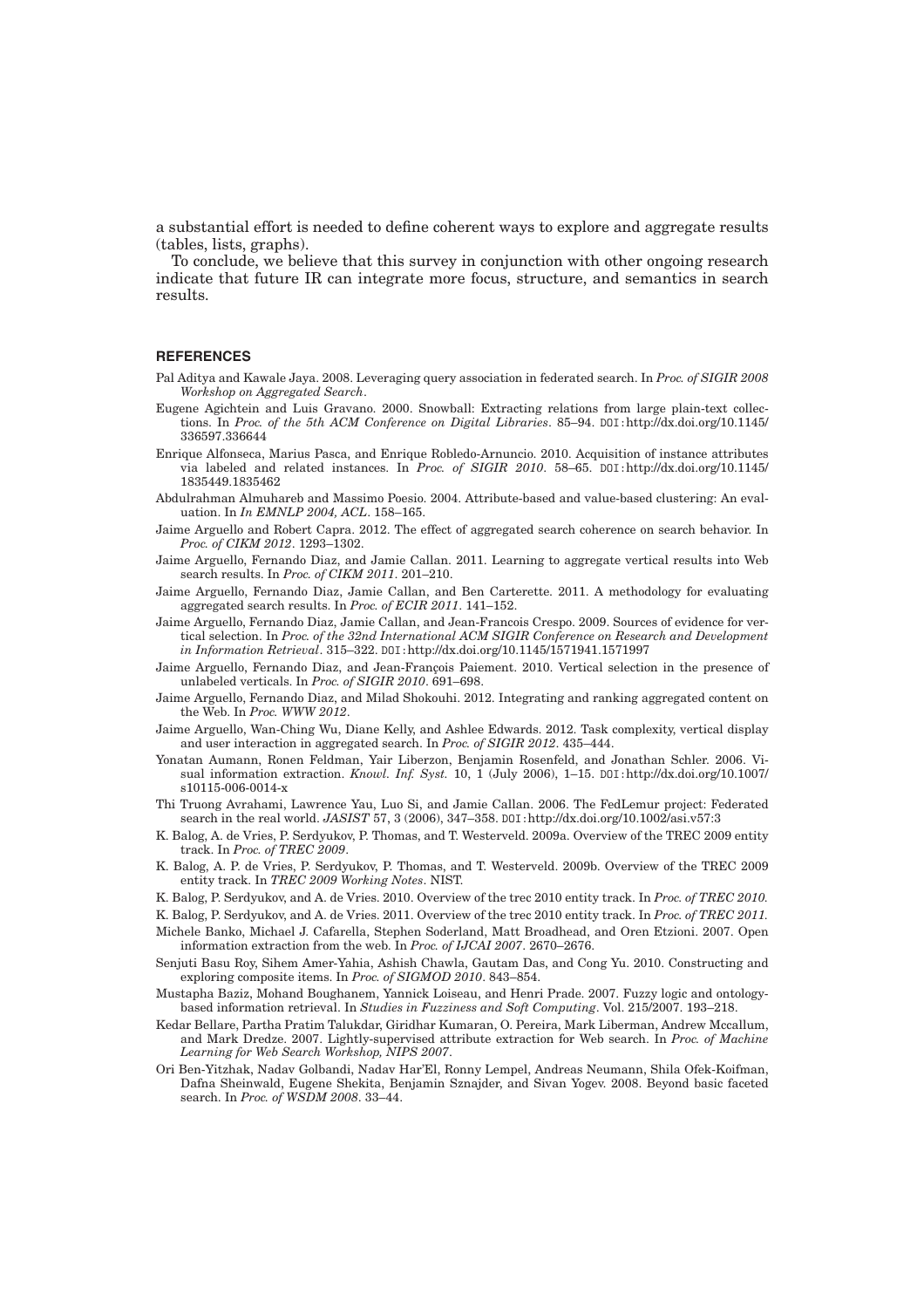- C. Bizer, T. Heath, and T. Berners-Lee. 2009. Linked data—the story so far. *International Journal Semantic Web and Information Systems* 5, 3 (2009), 1–22.
- Christian Bizer, Tom Heath, Kingsley Idehen, and Tim Berners-Lee. 2008. Linked data on the Web (LDOW2008). In *Proc. of WWW 2008.* 1265–1266.
- Ourdia Bouidghaghen, Lynda Tamine, and Mohand Boughanem. 2009. Dynamically Personalizing Search Results for Mobile Users. In *Proc. Flexible Query Answering (FQAS)*. 99–110.
- Bert R. Boyce. 1982. Beyond topicality: A two stage view of relevance and the retrieval process. *Inf. Process. Manage.* 18, 3 (1982), 105–109.
- Michael J. Cafarella, Michele Banko, and Oren Etzioni. 2006. *Relational Web Search*. Technical Report. University of Washington.
- Michael J. Cafarella, Alon Halevy, Daisy Zhe Wang, Eugene Wu, and Yang Zhang. 2008. WebTables: Exploring the power of tables on the Web. *Proc. VLDB Endow.* 1, 1 (2008), 538–549. DOI:http://dx.doi. org/10.1145/1453856.1453916
- Michael J. Cafarella, Alon Y. Halevy, and Nodira Khoussainova. 2009. Data Integration for the Relational Web. *PVLDB* 2, 1 (2009), 1090–1101.
- Jamie Callan. 2000. Distributed information retrieval. In *Advances in Information Retrieval*, W. Bruce Croft (Ed.). Kluwer Academic Publishers, Dordrecht, 235–266.
- S. Campinas, D. Ceccarelli, T. E. Perry, R. Delbru, K. Balog, and G. Tummarello. 2011. The Sindice-2011 dataset for entity-oriented search in the web of data. In *1st International Workshop on Entity-Oriented Search (EOS)*. 26–32.
- Chih-Chung Chang and Chih-Jen Lin. 2001. *LIBSVM: A Library for Support Vector Machines*. Technical Report.
- Hsin-Hsi Chen, Shih-Chung Tsai, and Jin-He Tsai. 2000. Mining tables from large scale HTML texts. In *Proc. of COLING 2000*. 166–172.
- Kenneth Ward Church and Patrick Hanks. 1989. Word association norms, mutual information, and lexicography. In *Proc. of ACL 1998*. 76–83.
- Charles L. A. Clarke, Maheedhar Kolla, Gordon V. Cormack, Olga Vechtomova, Azin Ashkan, Stefan Buttcher, ¨ and Ian MacKinnon. 2008. Novelty and diversity in information retrieval evaluation. In *Proc. of SIGIR 2008*. 659–666.
- Valter Crescenzi, Giansalvatore Mecca, and Paolo Merialdo. 2001. RoadRunner: Towards Automatic Data Extraction from Large Web Sites. In *Proc. of VLDB 2001*. 109–118.
- H. T. Dang, D. Kelly, and J. Lin. 2007. Overview of the TREC 2007 Question Answering Track. In *Proc. TREC 2007.*
- Hoa Tang Dang. 2006. Overview of DUC 2006. In *Proc. of the 2006 Document Understanding Conference*.
- Gianluca Demartini, Tereza Iofciu, and Arjen P. Vries. 2010. Overview of the INEX 2009 Entity Ranking Track. In *Focused Retrieval and Evaluation*. 254–264.
- Fernando Diaz. 2009a. Integration of news content into web results. In *Proc. of WSDM 2009*. 182–191.
- Fernando Diaz. 2009b. Integration of news content into web results. In *Proc. WSDM*. 182–191.
- Fernando Diaz and Jaime Arguello. 2009. Adaptation of offline vertical selection predictions in the presence of user feedback. In *Proc. of SIGIR 2009*. 323–330.
- Anlei Dong, Yi Chang, Zhaohui Zheng, Gilad Mishne, Jing Bai, Ruiqiang Zhang, Karolina Buchner, Ciya Liao, and Fernando Diaz. 2010. Towards recency ranking in Web search. In *Proc. of WSDM 2010*. 11–20.
- Doug Downey, Oren Etzioni, and Stephen Soderland. 2005. A probabilistic model of redundancy in information extraction. In *Proceedigns of IJCAI*. 1034–1041.
- Oren Etzioni, Michele Banko, Stephen Soderland, and Daniel S. Weld. 2008. Open information extraction from the web. *Commun. ACM* 51 (December 2008), 68–74. Issue 12. DOI:http://dx.doi.org/10.1145/ 1409360.1409378
- Oren Etzioni, Michael Cafarella, Doug Downey, Ana-Maria Popescu, Tal Shaked, Stephen Soderland, Daniel S. Weld, and Alexander Yates. 2005. Unsupervised named-entity extraction from the web: An experimental study. *Artif. Intell.* 165, 1 (2005), 91–134. DOI:http://dx.doi.org/10.1016/j.artint.2005.03.001
- O. Etzioni, A. Fader, J. Christensen, S. Soderland, and Mausam. 2011. Open information extraction: The second generation. In *Proc. of IJCAI 2011*, Barcelona, Spain. 3–10.
- John R. Frank, Max Kleiman-Weiner, Daniel A. Roberts, Feng Niu, Ce Zhang, Christopher Re, and Ian Soboroff. 2012. Building an entity-centric stream filtering test collection for TREC 2012. In *Proc. of TREC 2012*.
- Shlomo Geva, Jaap Kamps, and Andrew Trotman (Eds.). 2009. *Proc. of INEX 2008*.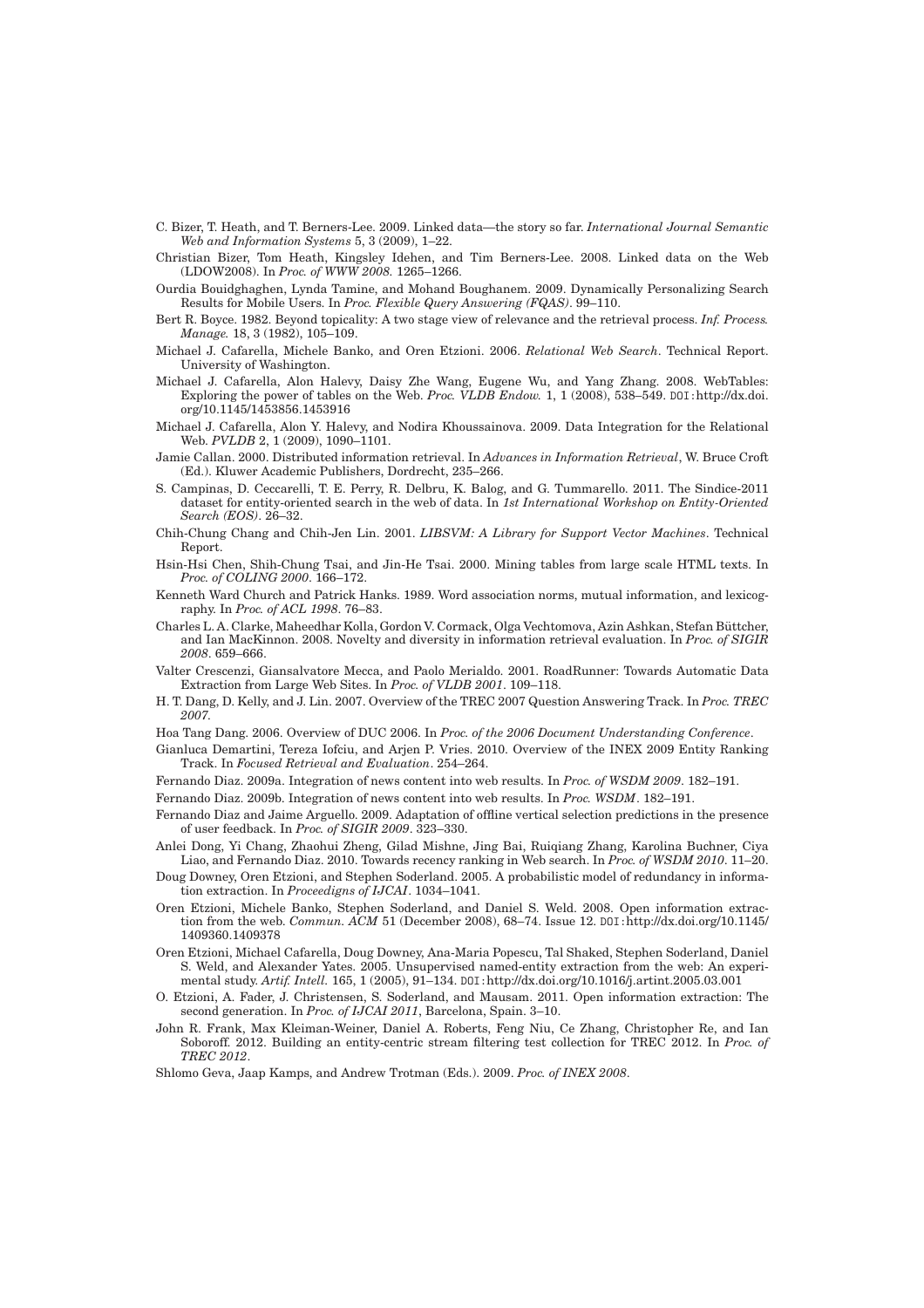- Jeremy Goecks. 2002. NuggetMine: Intelligent groupware for opportunistically sharing information nuggets. In *Proc. of IUI 2002*. 87–94.
- Luis Gravano, Chen-Chuan K. Chang, Héctor García-Molina, and Andreas Paepcke. 1997. STARTS: Stanford proposal for Internet meta-searching. *SIGMOD Rec.* 26 (June 1997), 207–218. Issue 2. DOI:http:// dx.doi.org/10.1145/253262.253299
- Ohad Greenshpan, Tova Milo, and Neoklis Polyzotis. 2009. Autocompletion for mashups. *Proc. VLDB Endow.* 2, 1 (2009), 538–549.
- H. P. Grice. 1975. Logic and conversation. In *Syntax and Semantics: Vol. 3: Speech Acts*, P. Cole and J. L. Morgan (Eds.). Academic Press, San Diego, CA, 41–58.
- Ralph Grishman and Beth Sundheim. 1996. Message Understanding Conference-6: A brief history. In *Proc. of the 16th Conference on Computational Linguistics*. 466–471.
- A. Gulli and A. Signorini. 2005. Building an open source meta-search engine. In *Proc. of WWW '05: Special Interest Tracks and Posters*. 1004–1005.
- Jiafeng Guo, Gu Xu, Xueqi Cheng, and Hang Li. 2009. Named entity recognition in query. In *Proc. of SIGIR 2009*. 267–274.
- H. Halpin, D. M. Herzig, P. Mika, R. Blanco, J. Pound, H. S. Thompson, and D. T. Tran. 2010. Evaluating ad-hoc object retrieval. In *Proc. of the International Workshop on Evaluation of Semantic Technologies (IWEST 2010)*
- Marti A. Hearst. 1992. Automatic acquisition of hyponyms from large text corpora. In *Proc. of the 14th Conference on Computational Linguistics*. 539–545.
- Marti A. Hearst. 1998. Automated discovery of WordNet relations. In *WordNet: An Electronic Lexical Database*, C. Fellbaum (Ed.). MIT Press, 131–153. Retrieved from http://www.sims.berkeley.edu/ hearst/papers/wordnet98.pdf.
- Marti A. Hearst and Jan O. Pedersen. 1996. Reexamining the cluster hypothesis: Scatter/gather on retrieval results. In *SIGIR*. 76–84.
- Sascha Hennig and Michael Wurst. 2006. Incremental clustering of newsgroup articles. In *IEA/AIE*. 332– 341.
- L. Hirschman and R. Gaizauskas. 2001. Natural language question answering: The view from here. *Natural Language Engineering* 7, 4 (11 2001), 275–300. DOI:http://dx.doi.org/10.1017/S1351324901002807
- Lei Ji, Jun Yan, Ning Liu, Wen Zhang, Weiguo Fan, and Zheng Chen. 2009. ExSearch: A novel vertical search engine for online barter business. In *Proc. of CIKM 2009*. 1357–1366.
- Christopher B. Jones and Ross S. Purves. 2009. Geographical information retrieval. In *Encyclopedia of Database Systems*. 1227–1231.
- Jaap Kamps, Shlomo Geva, and Andrew Trotman. 2008. Report on the SIGIR 2008 workshop on focused retrieval. *SIGIR Forum* 42, 2 (2008), 59–65. DOI:http://dx.doi.org/10.1145/1480506.1480517
- Rianne Kaptein and Maarten Marx. 2010. Focused retrieval and result aggregation with political data. *Inf. Retr.* 13, 5 (October 2010), 412–433. DOI:http://dx.doi.org/10.1007/s10791-010-9130-z
- Makoto P. Kato, Hiroaki Ohshima, Satoshi Oyama, and Katsumi Tanaka. 2009. Query by analogical example: Relational search using Web search engine indices. In *Proc. of CIKM 2009*. 27–36.
- B. Katz, G. Borchardt, and S. Felshin. 2005. Syntactic and semantic decomposition strategies for question answering from multiple resources. In *Proc. of the AAAI 2005 Workshop on Inference for Textual Question Answering.* Pittsburgh, Pennsylvania, USA.
- Diane Kelly and Jimmy Lin. 2006. Overview of the TREC 2006 question answering task. In *Proc. of the Text REtrieval Conference 2006*.
- Diane Kelly and Jimmy Lin. 2007. Overview of the TREC 2007 question answering task. In *Proc. of the Text REtrieval Conference 2007*.
- Lyndon S. Kennedy and Mor Naaman. 2008. Generating diverse and representative image search results for landmarks. In *Proc. of WWW 2008*. 297–306.
- Arlind Kopliku. 2011. *Approaches to Implement and Evaluate Aggregated Search*. These de doctorat. Uni- ` versité Paul Sabatier, Toulouse, France.
- Arlind Kopliku, Mohand Boughanem, and Karen Pinel-Sauvagnat. 2011a. Mining the Web for lists of named entities. In *Proc. of CORIA 2011*. 113–120.
- Arlind Kopliku, Mohand Boughanem, and Karen Pinel-Sauvagnat. 2011b. Towards a framework for attribute retrieval. In *Proc. of CIKM 2011*. 515–524.
- Arlind Kopliku, Firas Damak, Karen Pinel-Sauvagnat, and Mohand Boughanem. 2011c. Interest and evaluation of aggregated search. In *Proc. of IEEE/WIC/ACM International Conference on Web Intelligence, Lyon, France*. 154–161.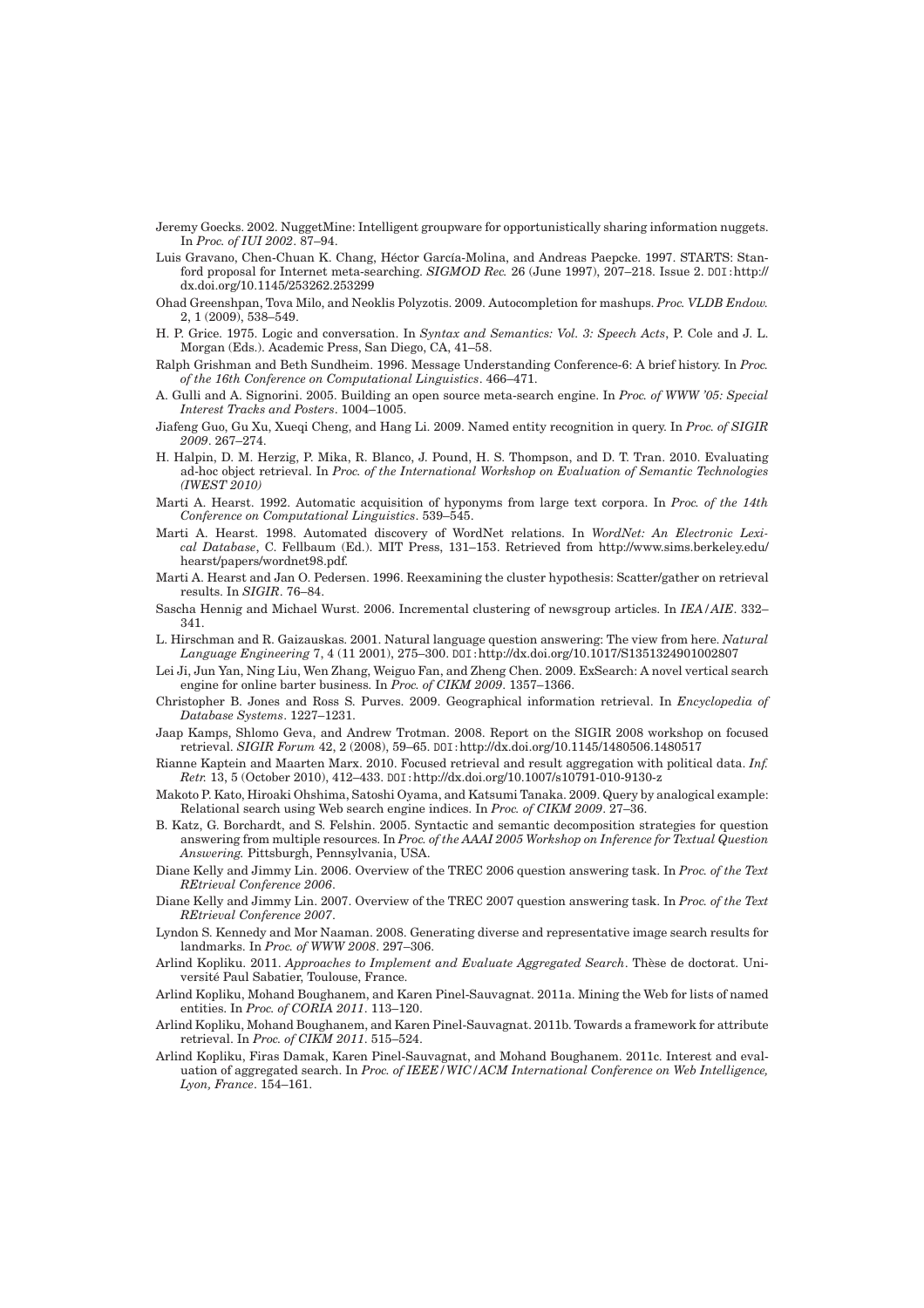- Arlind Kopliku, Karen Pinel-Sauvagnat, and Mohand Boughanem. 2009. *Aggregated Search: Potential, Issues and Evaluation*. Technical Report. Institut de Recherche en Informatique de Toulouse, France.
- Arlind Kopliku, Karen Pinel-Sauvagnat, and Mohand Boughanem. 2011d. Attribute Retrieval from Relational Web tables. In *Proc. of SPIRE 2011*. 117–128.
- Arlind Kopliku, Karen Pinel-Sauvagnat, and Mohand Boughanem. 2011e. Retrieving attributes using Web tables. In *Proc. of JDCL 2011*. 397–398.
- Arlind Kopliku, Paul Thomas, Stephen Wan, and Cecile Paris. 2013. Filtering and ranking for social media monitoring. In *Proc. of CORIA 2013*.
- Ines Krichen, Arlind Kopliku, Karen Pinel-Sauvagnat, and Mohand Boughanem. 2011. Une approche de recherche d'attributs pertinents pour l'agrégation d'information. In *Proc. of INFORSID 2009*. 385–400.
- Mounia Lalmas. 2011. Advanced topics on information retrieval. Springer, Chapter Aggregated search. Maurizio Lenzerini. 2002. Data integration: A theoretical perspective. In *Proc. of PODS 2002*. 233–246.
- Xiao Li, Ye-Yi Wang, and Alex Acero. 2008. Learning query intent from regularized click graphs. In *Proc. of SIGIR 2008*. 339–346.
- Girija Limaye, Sunita Sarawagi, and Soumen Chakrabarti. 2010. Annotating and searching Web tables using entities, types and relationships. *Proc. VLDB Endow.* 3, 1–2 (September 2010), 1338–1347.
- C.-J. Lin and R.-R. Liu. 2008. An analysis of multi-focus questions. In *Proc. of SIGIR Workshop on Focused Retrieval*.
- Thomas Lin and Oren Etzioni. 2010. Identifying functional relations in web text. In *Proc. of EMNLP 2010*.
- Ning Liu, Jun Yan, and Zheng Chen. 2009. A probabilistic model based approach for blended search. In *Proc. of WWW 2009*. 1075–1076.
- Craig Macdonald. 2009. The voting model for people search. *SIGIR Forum* 43, 1 (June 2009), 73. DOI:http:// dx.doi.org/10.1145/1670598.1670616
- Christopher Manning, Prabhakar Raghavan, and Heinrich Schütze. 2008. *Introduction to Information Retrieval*. Cambridge University Press.
- M. Manoj and Elisabeth Jacob. 2008. Information retrieval on Internet using meta-search engines: A review. *Journal of Scientific & Industrial Research* 67, 10 (2008), 739–746.
- Kevin S. McCurley. 2001. Geospatial mapping and navigation of the web. In *Proc. of the 10th International Conference on WWW*. ACM, New York, NY, 221–229. DOI:http://dx.doi.org/10.1145/371920.372056
- Xiaofeng Meng, Haiyan Wang, Dongdong Hu, and Chen Li. 2003. A supervised visual wrapper generator for Web-data extraction. In *Proc. of the 27th Annual International Conference on Computer Software and Applications(COMPSAC '03)*. IEEE Computer Society, Washington, DC, 657.
- Veronique Moriceau and Xavier Tannier. 2010. FIDJI: Using syntax for validating answers in multiple ´ documents. *Inf. Retr.* 13, 5 (October 2010), 507–533. DOI:http://dx.doi.org/10.1007/s10791-010-9131-y
- Vanessa Murdock and Mounia Lalmas. 2008. Workshop on aggregated search. *SIGIR Forum* 42, 2 (2008), 80–83. DOI:http://dx.doi.org/10.1145/1480506.1480520
- Mor Naaman, Yee Jiun Song, Andreas Paepcke, and Hector Garcia-Molina. 2006. Assigning textual names to sets of geographic coordinates. *Computers, Environment and Urban Systems* 30, 4 (2006), 418–435.
- Zaiqing Nie, Yunxiao Ma, Shuming Shi, Ji-Rong Wen, and Wei-Ying Ma. 2007a. Web object retrieval. In *Proc. of WWW 2007*. 81–90.
- Zaiqing Nie, Ji-Rong Wen, and Wei-Ying Ma. 2007b. Object-level vertical search. In *Proc. of CIDR*. 235–246. Shiyan Ou and Christopher S. G. Khoo. 2008. Aggregating search results for social science by extracting and organizing research concepts and relations. In *SIGIR 2008 Workshop on Aggregated Search*.
- C. Paris and N. Colineau. 2006. *Scifly: Tailored Corporate Brochures on Demand*. Technical Report. CSIRO ICT Centre.
- C. Paris, A. Lampert, S. Lu, and M. Wu. 2005. *Enhancing Dynamic Knowledge Management Services— Tailored Documents*. Technical Report 05/034, Commercial-in-Confidence. CSIRO ICT Centre.
- Cecile Paris, Stephen Wan, and Paul Thomas. 2010. Focused and aggregated search: A perspective from ´ natural language generation. *Information Retrieval Journal* 44, 3 (2010).
- Cecile Paris, Stephen Wan, Ross Wilkinson, and Mingfang Wu. 2001. Generating personal travel guides—and ´ who wants them? In *Proc. User Modeling 2001.* 251–253.
- Cécile L. Paris. 1988. Tailoring object descriptions to a user's level of expertise. *Comput. Linguist.* 14, 3 (1988), 64–78.
- Marius Pasca and Benjamin Van Durme. 2008. Weakly-supervised acquisition of open-domain classes and class attributes from Web documents and query logs. In *ACL*. 19–27.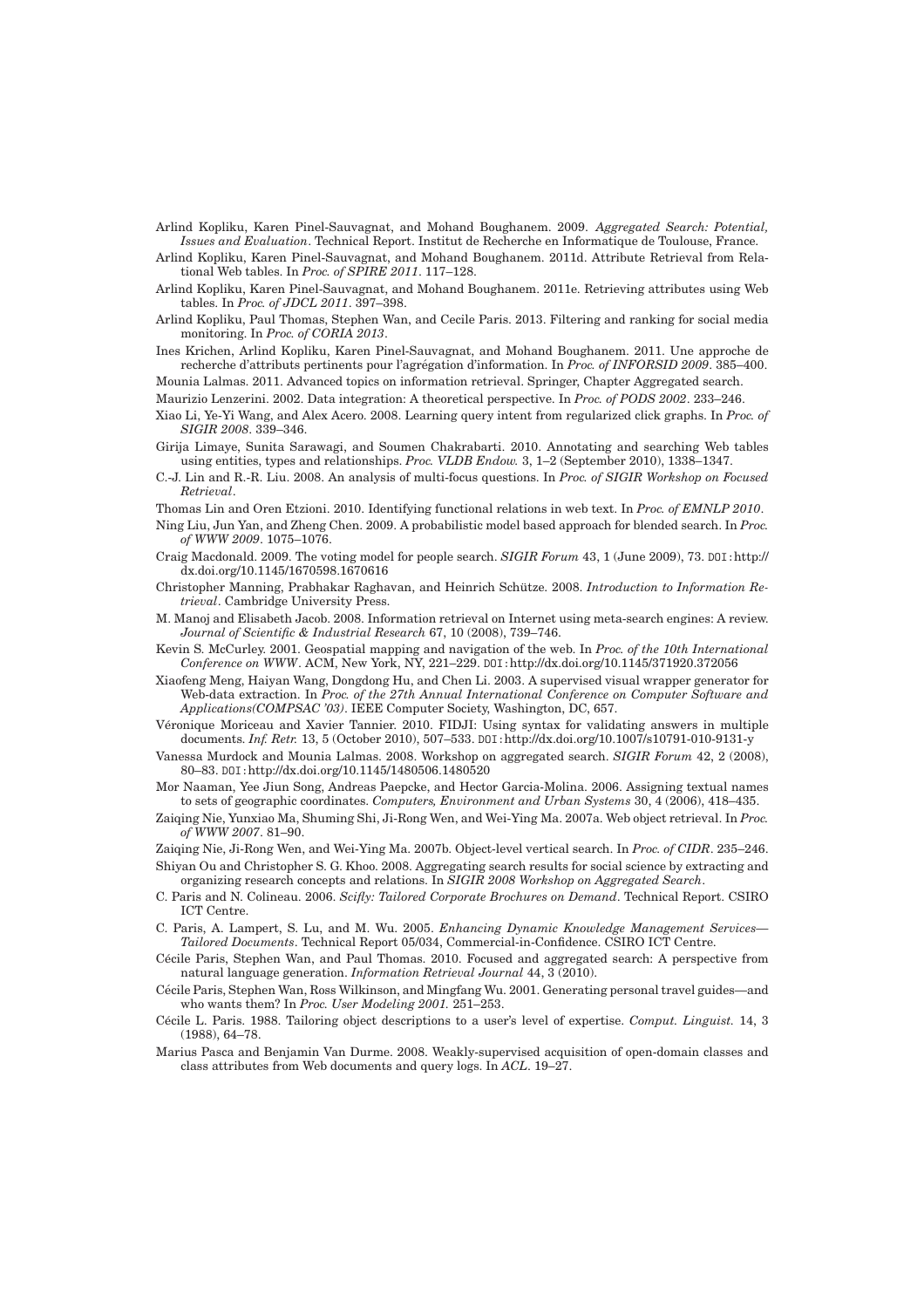- Ashok Kumar Ponnuswami, Kumaresh Pattabiraman, Qiang Wu, Ran Gilad-Bachrach, and Tapas Kanungo. 2011. On composition of a federated web search result page: Using online users to provide pairwise preference for heterogeneous verticals. In *Proc. of WSDM 2011*. 715–724.
- Jay M. Ponte and W. Bruce Croft. 1998. A language modeling approach to information retrieval. In *Proc. of SIGIR 1998*. 275–281.
- Ana-Maria Popescu and Oren Etzioni. 2005. Extracting product features and opinions from reviews. In *Proc. of HLT 2008*. 339–346.
- Jeffrey Pound, Alexander K. Hudek, Ihab F. Ilyas, and Grant Weddell. 2012. Interpreting keyword queries over web knowledge bases. In *Proc. of CIKM 2012*. 305–314.
- Anand Ranganathan, Anton Riabov, and Octavian Udrea. 2009. Mashup-based information retrieval for domain experts. In *Proc. of CIKM 2009*. 711–720.
- Stephen E. Robertson and Steve Walker. 1994. Some simple effective approximations to the 2-Poisson model for probabilistic weighted retrieval. In *Proc. of SIGIR 1994 (Special Issue of the SIGIR Forum)*, W. Bruce Croft and C. J. van Rijsbergen (Eds.). 232–241.
- Cyril Rohr and Dian Tjondronegoro. 2008. Aggregated cross-media news visualization and personalization. In *Proc. of MIR 2008*. 371–378.
- Nachiketa Sahoo, Jamie Callan, Ramayya Krishnan, George Duncan, and Rema Padman. 2006. Incremental hierarchical clustering of text documents. In *Proc. of CIKM 2006*. 357–366.
- G. Salton, A. Wong, and C. S. Yang. 1975. A vector space model for automatic indexing. *Commun. ACM* 18 (November 1975), 613–620. Issue 11. DOI:http://dx.doi.org/10.1145/361219.361220
- Rodrygo L. T. Santos, Craig Macdonald, and Iadh Ounis. 2011. Aggregated search result diversification. In *Proc. of the 3rd International Conference on the Theory of Information Retrieval*. Springer, Bertinoro, Italy.
- Christina Sauper and Regina Barzilay. 2009. Automatically generating Wikipedia articles: A structure-aware approach. In *Proc. of ACL-IJCNLP*. 208–216.
- Karen Sauvagnat, Mohand Boughanem, and Claude Chrisment. 2006. Answering content-and-structurebased queries on XML documents using relevance propagation. *Information Systems, Special Issue SPIRE 2004* 31 (2006), 621–635.
- Satoshi Sekine, Kiyoshi Sudo, and Chikashi Nobata. 2002. Extended named entity hierarchy. In *Proc. of LREC 2002*.
- Erik Selberg and Oren Etzioni. 1995. Multi-service search and comparison using the MetaCrawler. In *Proc. of the 4th International World Wide Web Conference*. 195–208.
- Semantic. 2010. Semantic Search Challenge 2010. Retrieved April 2013 from http://km.aifb.kit.edu/ws/ semsearch10/.
- Semantic. 2011. Semantic Search Challenge 2011. Retrieved April 2013 from http://semsearch.yahoo.com/.
- Milad Shokouhi, Justin Zobel, Saied Tahaghoghi, and Falk Scholer. 2007. Using query logs to establish vocabularies in distributed information retrieval. *Inf. Process. Manage.* 43, 1 (January 2007), 169–180. DOI:http://dx.doi.org/10.1016/j.ipm.2006.04.003
- Amit Singhal. 2012. Introducing the Knowledge Graph: Things, Not Strings. Official Blog of Google Retrieved April 2013 from http://googleblog.blogspot.co.uk/2012/05/introducing-knowledge-graph-things-not.html.
- Karen Spärck-Jones, Stephen E. Robertson, and Mark Sanderson. 2007. Ambiguous requests: Implications for retrieval tests, systems and theories. *SIGIR Forum* 41, 2 (2007), 8–17. DOI:http://dx.doi.org/10.1145/ 1328964.1328965
- K. Srinivas, P. V. S. Srinivas, and A. Govardhan. 2011. A survey on the performance evaluation of various meta search engines. *Int. Journal of Computer Science Issues* 8, 3 (2011), 359–364.
- Andreas Strotmann and Dangzhi Zhao. 2008. Bibliometric maps for aggregated visual browsing in digital libraries. In *Proc. of the SIGIR 2008 Workshop on Aggregated Search*.
- Fabian M. Suchanek, Gjergji Kasneci, and Gerhard Weikum. 2007. YAGO: A core of semantic knowledge. In *Proc. of WWW 2007*. 697–706.
- Fabian M. Suchanek, Gjergji Kasneci, and Gerhard Weikum. 2008. YAGO: A large ontology from Wikipedia and WordNet. *Web Semant.* 6, 3 (2008), 203–217. DOI:http://dx.doi.org/10.1016/j.websem.2008.06.001
- Fabian M. Suchanek, Mauro Sozio, and Gerhard Weikum. 2009. SOFIE: A self-organizing framework for information extraction. In *Proc. of the WWW Conference*. 631–640.
- Shanu Sushmita, Hideo Joho, and Mounia Lalmas. 2009. A task-based evaluation of an aggregated search interface. In *Proc. of SPIRE 2009*. 322–333.
- Shanu Sushmita, Hideo Joho, Mounia Lalmas, and Robert Villa. 2010. Factors affecting click-through behavior in aggregated search interfaces. In *Proc. of CIKM 2010*. 519–528.